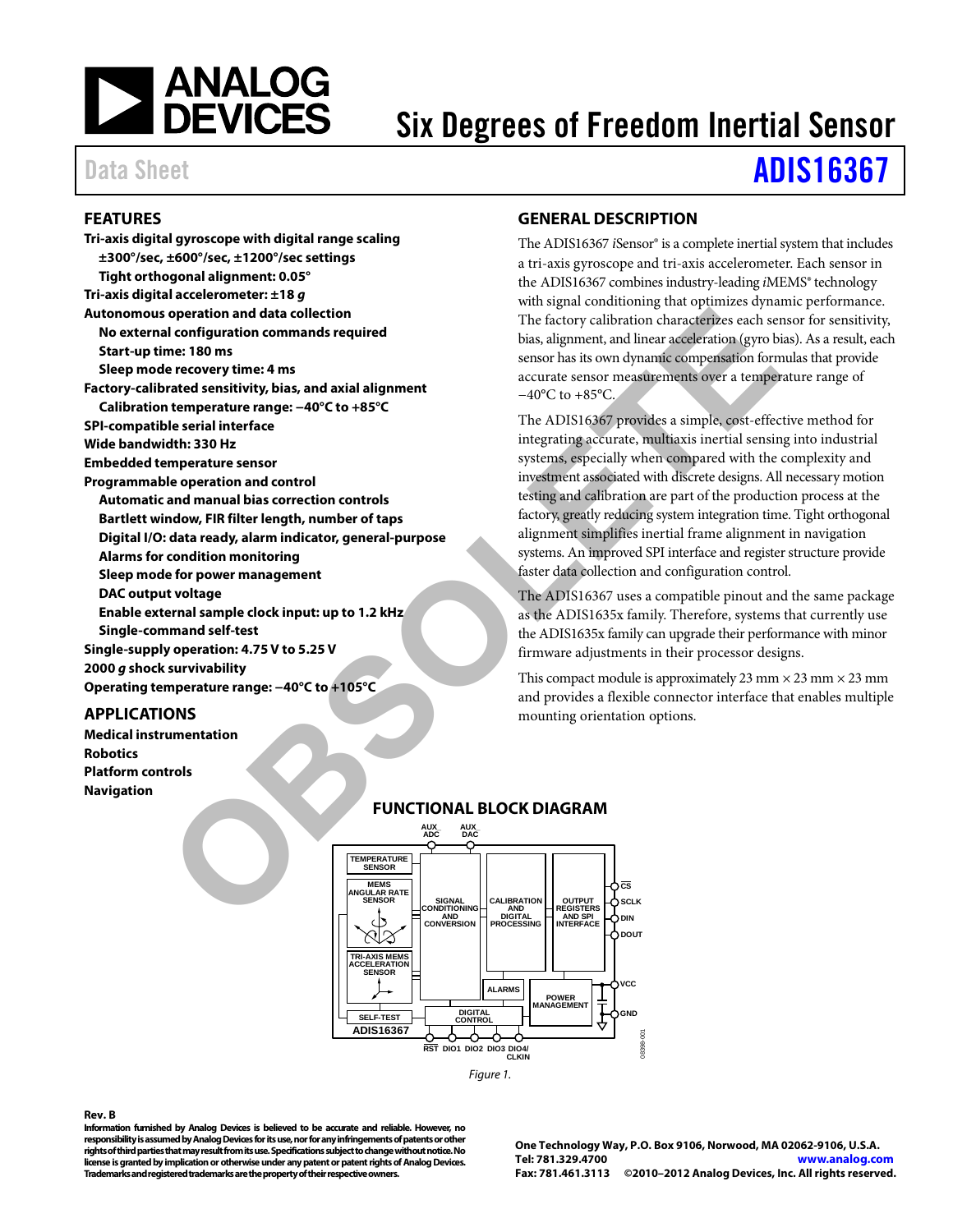### **ADIS16367**

### **TABLE OF CONTENTS**

### <span id="page-1-0"></span>**REVISION HISTORY**

 $9/12$ -Rev. A to Rev. B

#### $2/11$ -Rev. 0 to Rev. A

Changes to Gyroscopes Misalignment and Accelerometers Misalignment Test Conditions/Comments, Table 1.......................... 3 

1/10-Revision 0: Initial Version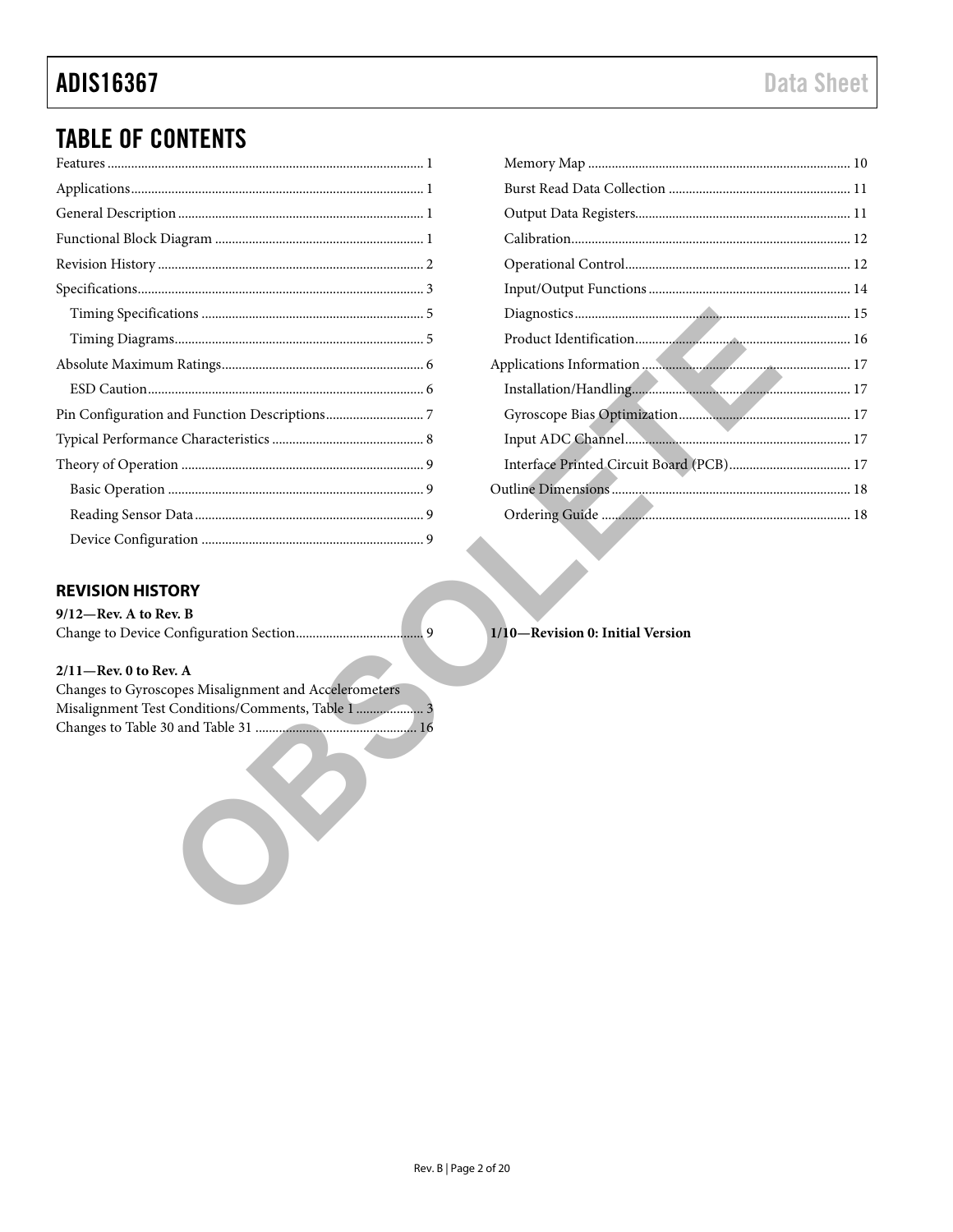### <span id="page-2-0"></span>**SPECIFICATIONS**

 $T_A = 25^{\circ}$ C, VCC = 5.0 V, angular rate = 0°/sec, dynamic range =  $\pm 300^{\circ}$ /sec  $\pm 1$  g, unless otherwise noted.

#### <span id="page-2-1"></span>**Table 1.**

| Parameter                                                        | <b>Test Conditions/Comments</b>                         | Min   | <b>Typ</b> | <b>Max</b> | Unit                     |
|------------------------------------------------------------------|---------------------------------------------------------|-------|------------|------------|--------------------------|
| <b>GYROSCOPES</b>                                                |                                                         |       |            |            |                          |
| <b>Dynamic Range</b>                                             |                                                         | ±1200 | ±1400      |            | $\degree$ /sec           |
| <b>Initial Sensitivity</b>                                       | Dynamic range $= \pm 1200^{\circ}/sec$                  | 0.198 | 0.2        | 0.202      | °/sec/LSB                |
|                                                                  | Dynamic range $= \pm 600^{\circ}/sec$                   |       | 0.1        |            | °/sec/LSB                |
|                                                                  | Dynamic range $= \pm 300^{\circ}/sec$                   |       | 0.05       |            | $\degree$ /sec/LSB       |
| Sensitivity Temperature Coefficient                              | $-40^{\circ}C \leq T_A \leq +85^{\circ}C$               |       | ±40        |            | ppm/°C                   |
| Misalignment                                                     | Axis-to-axis                                            |       | ±0.05      |            | Degrees                  |
|                                                                  | Axis-to-frame (package)                                 |       | ±0.5       |            | Degrees                  |
| Nonlinearity                                                     | Best-fit straight line                                  |       | ±0.1       |            | % of FS                  |
| <b>Initial Bias Error</b>                                        | $±1\sigma$                                              |       | ±3         |            | $^{\circ}/sec$           |
| In-Run Bias Stability                                            | 1 σ, SMPL_PRD = 0x0001                                  |       | 0.013      |            | $\degree$ /sec           |
| Angular Random Walk                                              | 1 σ, SMPL_PRD = 0x0001                                  |       | 2.0        |            | $\degree$ / $\sqrt{hr}$  |
| <b>Bias Temperature Coefficient</b>                              | $-40^{\circ}C \leq T_A \leq +85^{\circ}C$               |       | ±0.01      |            | °/sec/°C                 |
| Linear Acceleration Effect on Bias                               | Any axis, 1 $\sigma$ (MSC_CTRL[7] = 1)                  |       | 0.075      |            | $\degree$ /sec/g         |
| <b>Bias Voltage Sensitivity</b>                                  | $VCC = 4.75 V$ to 5.25 V                                |       | ±0.3       |            | $\degree$ /sec/V         |
| <b>Output Noise</b>                                              | ±1200°/sec range, no filtering                          |       | 0.8        |            | °/sec rms                |
| <b>Rate Noise Density</b>                                        | $f = 25$ Hz, $\pm 1200^{\circ}/sec$ range, no filtering |       | 0.044      |            | °/sec/√Hz rms            |
| 3 dB Bandwidth                                                   |                                                         |       | 330        |            | Hz                       |
| Sensor Resonant Frequency                                        |                                                         |       | 14.5       |            | kHz                      |
| Self-Test Change in Output Response                              | ±1200°/sec range setting                                | ±170  | ±350       | ±625       | <b>LSB</b>               |
| <b>ACCELEROMETERS</b>                                            | Each axis                                               |       |            |            |                          |
| <b>Dynamic Range</b>                                             |                                                         | ±18   |            |            | g                        |
| <b>Initial Sensitivity</b>                                       |                                                         | 3.285 | 3.33       | 3.38       | mg/LSB                   |
| Sensitivity Temperature Coefficient                              | $-40^{\circ}$ C $\leq$ T <sub>A</sub> $\leq$ +85°C      |       | ±50        |            | ppm/°C                   |
| Misalignment                                                     | Axis-to-axis                                            |       | 0.2        |            | Degrees                  |
|                                                                  | Axis-to-frame (package)                                 |       | ±0.5       |            | Degrees                  |
| Nonlinearity                                                     | Best-fit straight line                                  |       | 0.1        |            | % of FS                  |
| <b>Initial Bias Error</b>                                        | ±1σ                                                     |       | ±50        |            | mg                       |
| In-Run Bias Stability                                            | $1\sigma$                                               | 0.2   |            |            | mq                       |
| <b>Velocity Random Walk</b>                                      | $1\sigma$                                               | 0.2   |            |            | $m/sec/\sqrt{hr}$        |
| <b>Bias Temperature Coefficient</b>                              | $-40^{\circ}$ C $\leq$ T <sub>A</sub> $\leq$ +85°C      | ±0.3  |            |            | mg/C                     |
| <b>Bias Voltage Sensitivity</b>                                  | $VCC = 4.75 V$ to 5.25 V                                |       | 2.5        |            | mg/V                     |
| <b>Output Noise</b>                                              | No filtering                                            |       | 9          |            | mg rms                   |
| <b>Noise Density</b>                                             | No filtering                                            |       | 0.5        |            | $mg/\sqrt{Hz}$ rms       |
| 3 dB Bandwidth                                                   |                                                         |       | 330        |            | Hz                       |
| <b>Sensor Resonant Frequency</b>                                 |                                                         |       | 5.5        |            | kHz                      |
| Self-Test Change in Output Response                              | X-axis and y-axis                                       | 59    |            | 151        | <b>LSB</b>               |
| <b>TEMPERATURE SENSOR</b>                                        |                                                         |       |            |            |                          |
| <b>Scale Factor</b>                                              | Output = $0x0000$ at $25^{\circ}C (\pm 5^{\circ}C)$     |       | 0.136      |            | °C/LSB                   |
| <b>ADC INPUT</b>                                                 |                                                         |       |            |            |                          |
| Resolution                                                       |                                                         |       | 12         |            | <b>Bits</b>              |
|                                                                  |                                                         |       | ±2         |            | <b>LSB</b>               |
| <b>Integral Nonlinearity</b><br><b>Differential Nonlinearity</b> |                                                         |       |            |            |                          |
|                                                                  |                                                         |       | ±1         |            | <b>LSB</b>               |
| <b>Offset Error</b><br><b>Gain Error</b>                         |                                                         |       | ±4         |            | <b>LSB</b><br><b>LSB</b> |
| Input Range                                                      |                                                         |       | ±2         |            | $\mathsf{V}$             |
|                                                                  |                                                         | 0     |            | 3.3        |                          |
| Input Capacitance                                                | During acquisition                                      |       | $20\,$     |            | pF                       |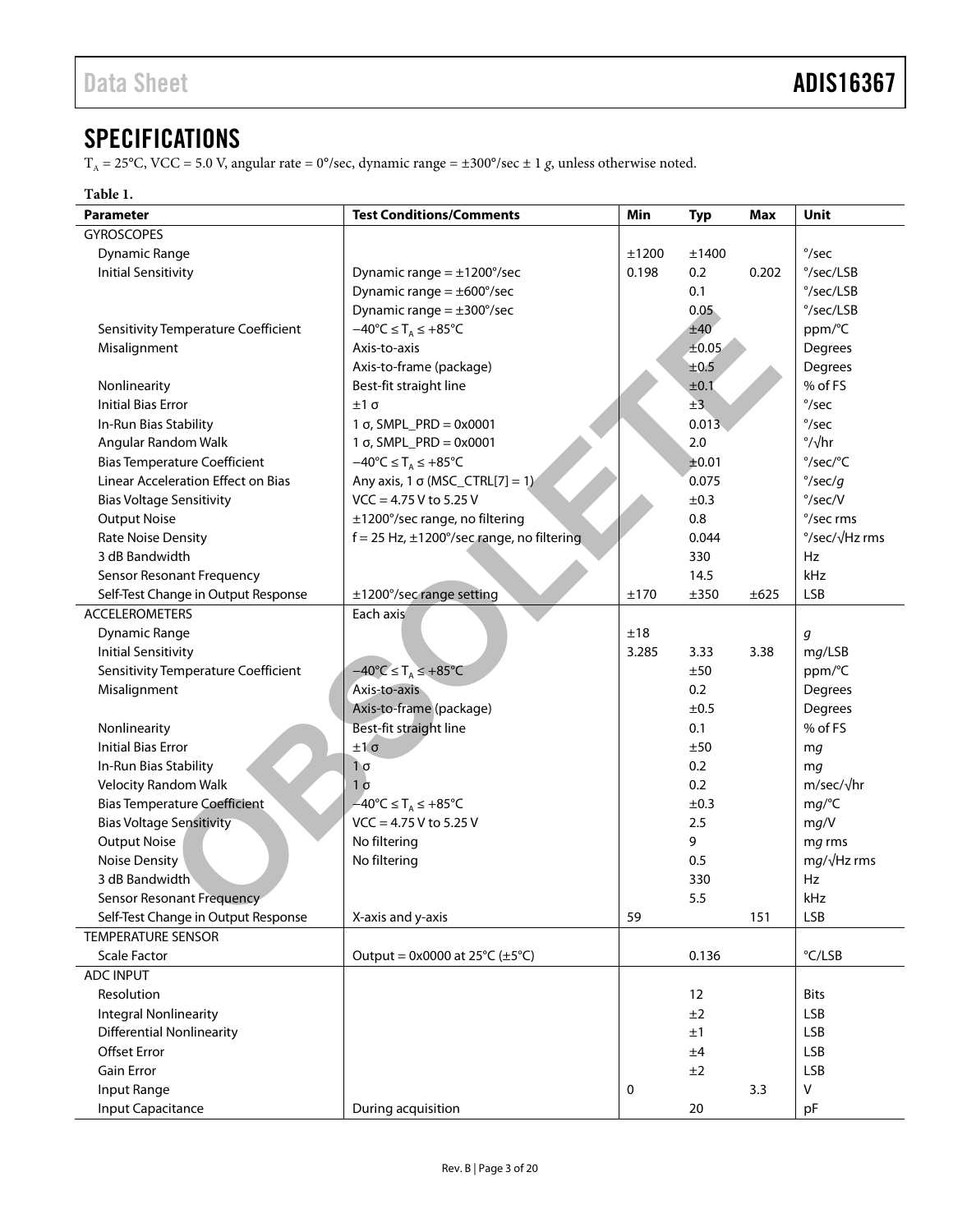### ADIS16367 Data Sheet

| <b>Parameter</b>                       | <b>Test Conditions/Comments</b>                          | Min         | Typ            | Max   | Unit          |
|----------------------------------------|----------------------------------------------------------|-------------|----------------|-------|---------------|
| DAC OUTPUT                             | 5 kΩ/100 pF to GND                                       |             |                |       |               |
| Resolution                             |                                                          |             | 12             |       | <b>Bits</b>   |
| <b>Relative Accuracy</b>               | 101 LSB ≤ input code ≤ 4095 LSB                          |             | ±4             |       | <b>LSB</b>    |
| <b>Differential Nonlinearity</b>       |                                                          |             | ±1             |       | <b>LSB</b>    |
| <b>Offset Error</b>                    |                                                          |             | ±5             |       | mV            |
| <b>Gain Error</b>                      |                                                          |             | ±0.5           |       | $\frac{0}{0}$ |
| <b>Output Range</b>                    |                                                          | $\mathbf 0$ |                | 3.3   | V             |
| Output Impedance                       |                                                          |             | $\overline{2}$ |       | Ω             |
| <b>Output Settling Time</b>            |                                                          |             | 10             |       | μs            |
| LOGIC INPUTS <sup>1</sup>              |                                                          |             |                |       |               |
| Input High Voltage, V <sub>IH</sub>    |                                                          | 2.0         |                |       | $\vee$        |
| Input Low Voltage, V <sub>II</sub>     |                                                          |             |                | 0.8   | $\mathsf{V}$  |
|                                        | $\overline{\text{CS}}$ signal to wake up from sleep mode |             |                | 0.55  | $\mathsf{V}$  |
| CS Wake-Up Pulse Width                 |                                                          | 20          |                |       | μs            |
| Logic 1 Input Current, I <sub>H</sub>  | $V_{\text{IH}} = 3.3 V$                                  |             | ±0.2           | ±10   | μA            |
| Logic 0 Input Current, I <sub>IL</sub> | $V_{IL} = 0 V$                                           |             |                |       |               |
| All Pins Except RST                    |                                                          |             | 40             | 60    | μA            |
| RST Pin                                |                                                          |             | $\mathbf{1}$   |       | mA            |
| Input Capacitance, C <sub>IN</sub>     |                                                          |             | 10             |       | pF            |
| <b>DIGITAL OUTPUTS<sup>1</sup></b>     |                                                          |             |                |       |               |
| Output High Voltage, V <sub>OH</sub>   | $I_{\text{SOURCE}} = 1.6 \text{ mA}$                     | 2.4         |                |       | $\vee$        |
| Output Low Voltage, V <sub>ol</sub>    | $I_{SINK}$ = 1.6 mA                                      |             |                | 0.4   | V             |
| <b>FLASH MEMORY</b>                    | Endurance <sup>2</sup>                                   | 10,000      |                |       | Cycles        |
| Data Retention <sup>3</sup>            | $T_1 = 85^{\circ}C$                                      | 20          |                |       | Years         |
| <b>FUNCTIONAL TIMES<sup>4</sup></b>    | Time until data is available                             |             |                |       |               |
| Power-On, Start-Up Time                | Normal mode, SMPL_PRD ≤ 0x09                             |             | 180            |       | ms            |
|                                        | Low power mode, SMPL_PRD ≥ 0x0A                          |             | 250            |       | ms            |
| Reset Recovery Time                    | Normal mode, SMPL_PRD ≤ 0x09                             |             | 60             |       | ms            |
|                                        | Low power mode, SMPL_PRD ≥ 0x0A                          |             | 130            |       | ms            |
| Sleep Mode Recovery Time               | Normal mode, SMPL_PRD ≤ 0x09                             |             | 4              |       | ms            |
|                                        | Low power mode, SMPL_PRD ≥ 0x0A                          |             | 9              |       | ms            |
| Flash Memory Test Time                 | Normal mode, SMPL_PRD ≤ 0x09                             |             | 17             |       | ms            |
|                                        | Low power mode, SMPL_PRD ≥ 0x0A                          |             | 90             |       | ms            |
| <b>Automatic Self-Test Time</b>        | $SMPL_PRD = 0x0001$                                      |             | 12             |       | ms            |
| <b>CONVERSION RATE</b>                 | $SMPL\_PRD = 0x0001$ to $0x00FF$                         | 0.413       |                | 819.2 | SPS           |
| Clock Accuracy                         |                                                          |             |                | ±3    | $\%$          |
| Sync Input Clock <sup>5</sup>          |                                                          | 0.8         |                | 1.2   | kHz           |
| <b>POWER SUPPLY</b>                    | Operating voltage range, VCC                             | 4.75        | 5.0            | 5.25  | $\mathsf{V}$  |
| Power Supply Current                   | Low power mode                                           |             | 24             |       | mA            |
|                                        | Normal mode                                              |             | 49             |       | mA            |
|                                        | Sleep mode                                               |             | 500            |       | μA            |

 $1$  The digital I/O signals are driven by an internal 3.3 V supply, and the inputs are 5 V tolerant.

<sup>2</sup> Endurance is qualified as per JEDEC Standard 22, Method A117, and measured at −40°C, +25°C, +85°C, and +125°C.<br><sup>3</sup> The data retention lifetime equivalent is at a junction temperature (T<sub>J</sub>) of 85°C as per JEDEC Standa

temperature. <sup>4</sup> These times do not include thermal settling and internal filter response times (330 Hz bandwidth), which may affect overall accuracy.

 $^5$  The sync input clock functions below the specified minimum value, at reduced performance levels.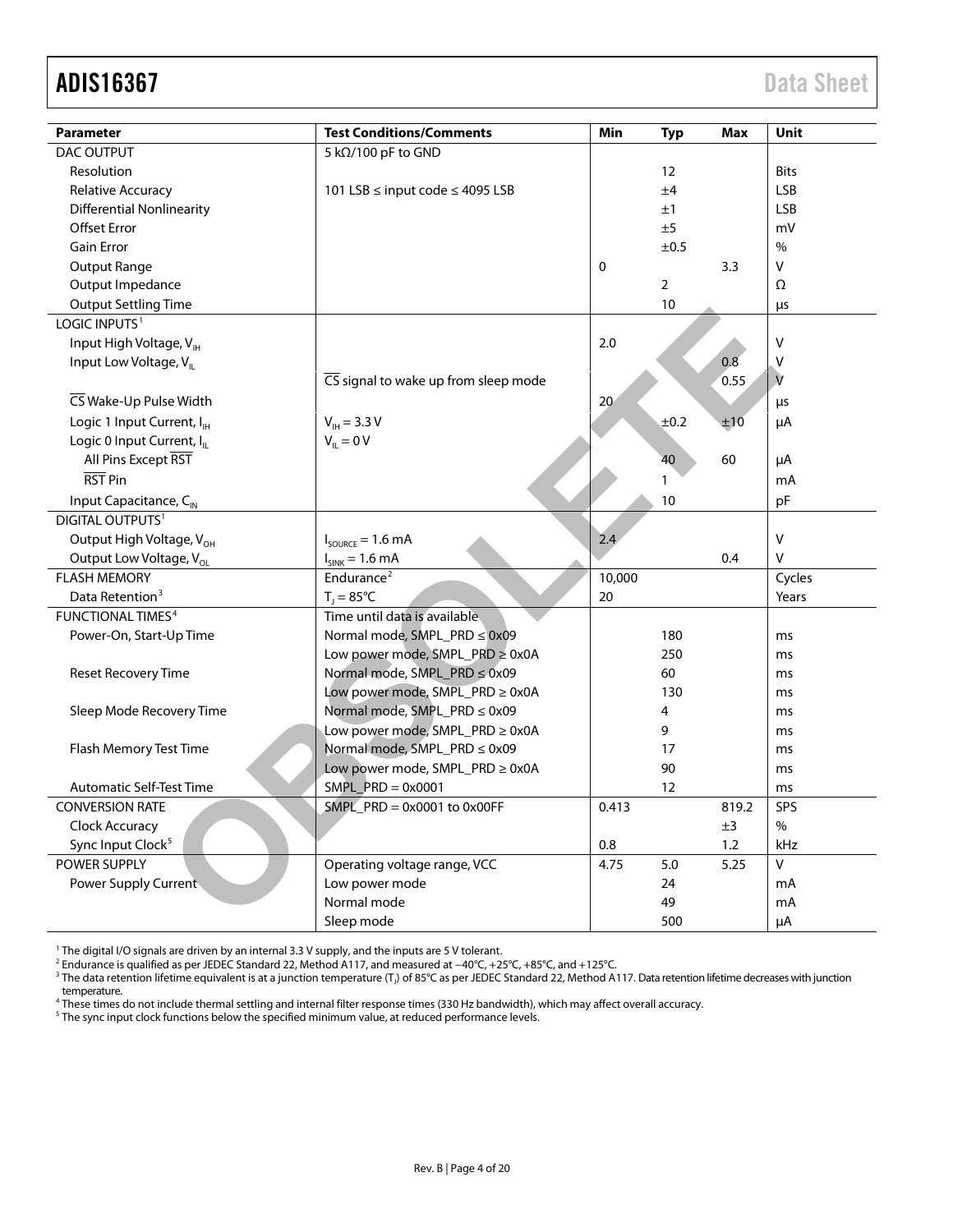08398-002

3398-002

#### <span id="page-4-0"></span>**TIMING SPECIFICATIONS**

 $T_A = 25^{\circ}$ C, VCC = 5 V, unless otherwise noted.

#### <span id="page-4-2"></span>**Table 2.**

|                                        |                                        | <b>Normal Mode</b> |                        | <b>Low Power Mode</b> |                        |                |                   |                  |     |      |            |
|----------------------------------------|----------------------------------------|--------------------|------------------------|-----------------------|------------------------|----------------|-------------------|------------------|-----|------|------------|
|                                        |                                        |                    | $(SMPI_PRD \leq 0x09)$ |                       | $(SMPI_PRD \geq 0x0A)$ |                | <b>Burst Read</b> |                  |     |      |            |
| <b>Parameter</b>                       | <b>Description</b>                     | Min <sup>1</sup>   | Typ                    | Max                   | <b>Min</b>             | Typ            | Max               | Min <sup>1</sup> | Typ | Max  | Unit       |
| $f_{\text{SCLK}}$                      | Serial clock                           | 0.01               |                        | 2.0                   | 0.01                   |                | 0.3               | 0.01             |     | 1.0  | <b>MHz</b> |
| $\mathrm{t}_{\textnormal{STALL}}$      | Stall period between data              | 9                  |                        |                       | 75                     |                |                   | $1/f_{SCLK}$     |     |      | μs         |
| t <sub>readrate</sub>                  | Read rate                              | 40                 |                        |                       | 100                    |                |                   |                  |     |      | μs         |
| $t_{\overline{CS}}$                    | Chip select to clock edge              | 48.8               |                        |                       | 48.8                   |                |                   | 48.8             |     |      | ns         |
| $\rm{t}_{\rm{DAV}}$                    | DOUT valid after SCLK edge             |                    |                        | 100                   |                        |                | 100               |                  |     | 100  | ns         |
| $\rm{t}_{\rm DSU}$                     | DIN setup time before SCLK rising edge | 24.4               |                        |                       | 24.4                   |                |                   | 24.4             |     |      | ns         |
| $\rm t_{\scriptscriptstyle DHD}$       | DIN hold time after SCLK rising edge   | 48.8               |                        |                       | 48.8                   |                |                   | 48.8             |     |      | ns         |
| $t_{\text{SCLKR'}}$ $t_{\text{SCLKF}}$ | <b>SCLK</b> rise/fall times            |                    | 5                      | 12.5                  |                        | 5 <sub>1</sub> | 12.5              |                  | 5   | 12.5 | ns         |
| $t_{DR}$ , $t_{DF}$                    | DOUT rise/fall times                   |                    | 5                      | 12.5                  |                        | 5              | 12.5              |                  | 5   | 12.5 | ns         |
| $t_{SFS}$                              | CS high after SCLK edge                | 5                  |                        |                       |                        |                |                   |                  |     |      | ns         |
| $t_1$                                  | Input sync positive pulse width        | 5                  |                        |                       |                        |                |                   | 5                |     |      | μs         |
| $t_{x}$                                | Input sync low time                    | 100                |                        |                       |                        |                |                   | 100              |     |      | μs         |
| t <sub>2</sub>                         | Input sync to data-ready output        |                    | 600                    |                       |                        |                |                   | 600              |     |      | μs         |
| t,                                     | Input sync period                      | 833                |                        |                       |                        |                |                   | 833              |     |      | μs         |

<sup>1</sup> Guaranteed by design and characterization, but not tested in production.

<span id="page-4-3"></span><span id="page-4-1"></span>

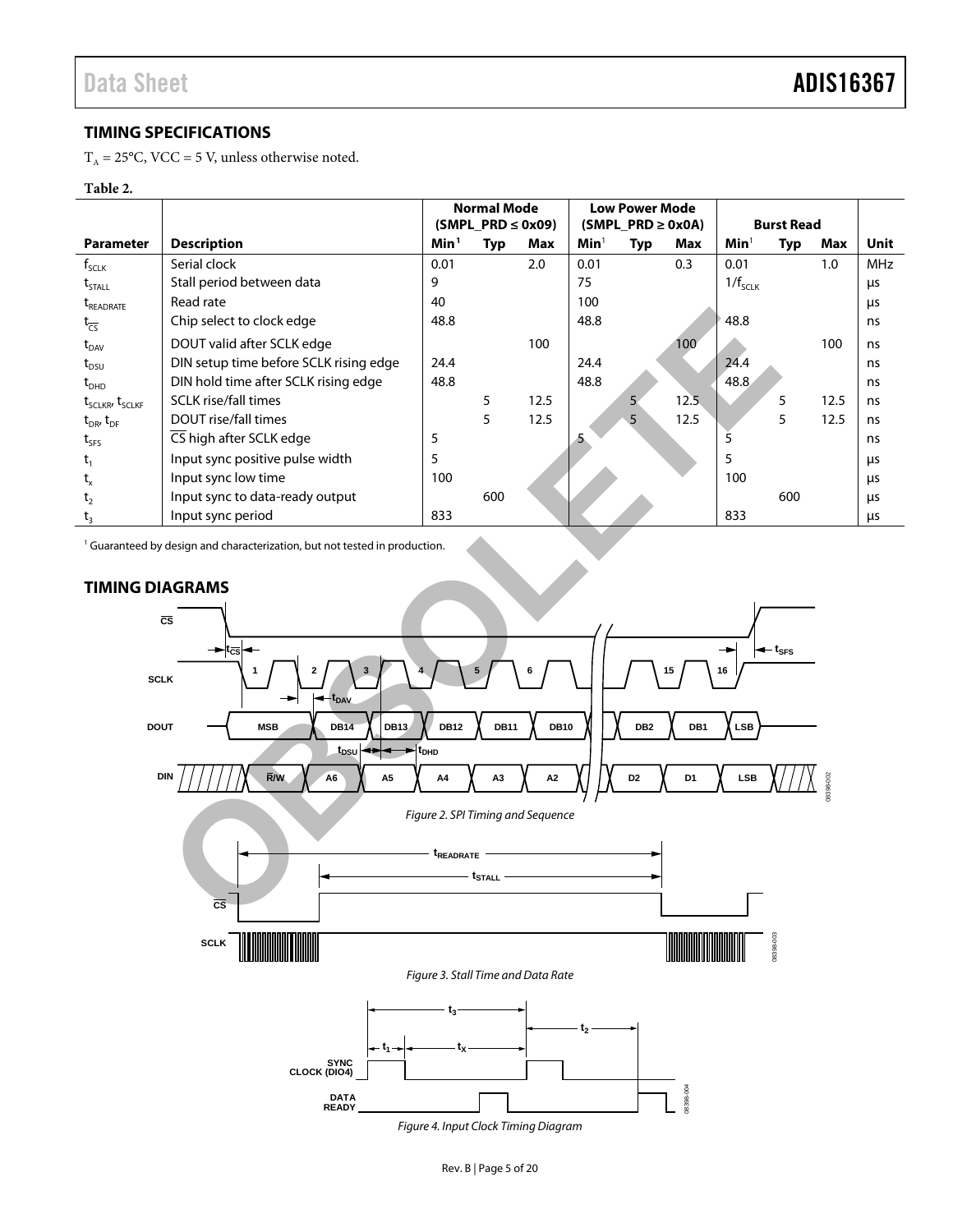### <span id="page-5-0"></span>ABSOLUTE MAXIMUM RATINGS

#### **Table 3.**

| <b>Parameter</b>              | Rating                                              |
|-------------------------------|-----------------------------------------------------|
| Acceleration                  |                                                     |
| Any Axis, Unpowered           | 2000 q                                              |
| Any Axis, Powered             | 2000 q                                              |
| VCC to GND                    | $-0.3$ V to $+6.0$ V                                |
| Digital Input Voltage to GND  | $-0.3$ V to $+5.3$ V                                |
| Digital Output Voltage to GND | $-0.3$ V to VCC + 0.3 V                             |
| Analog Input to GND           | $-0.3$ V to $+3.6$ V                                |
| Operating Temperature Range   | $-40^{\circ}$ C to $+105^{\circ}$ C                 |
| Storage Temperature Range     | $-65^{\circ}$ C to $+125^{\circ}$ C <sup>1, 2</sup> |

<span id="page-5-2"></span> $1$  Extended exposure to temperatures outside the specified temperature range of −40°C to +105°C can adversely affect the accuracy of the factory calibration. For best accuracy, store the parts within the specified operating range of −40°C to +105°C.

<span id="page-5-3"></span><sup>2</sup> Although the device is capable of withstanding short-term exposure to 150°C, long-term exposure threatens internal mechanical integrity.

Stresses above those listed under Absolute Maximum Ratings may cause permanent damage to the device. This is a stress rating only; functional operation of the device at these or any other conditions above those indicated in the operational section of this specification is not implied. Exposure to absolute maximum rating conditions for extended periods may affect device reliability.

#### **Table 4. Package Characteristics**

| Package Type             | $\theta_{JA}$                  | $\bm{\theta}_{\texttt{JC}}$ | <b>Device</b><br>Weiaht |
|--------------------------|--------------------------------|-----------------------------|-------------------------|
| 24-Lead Module (ML-24-2) | $\blacktriangleright$ 39.8°C/W | 14.2°C/W                    | 16 grams                |

#### <span id="page-5-1"></span>**ESD CAUTION**



Matter Range<br>
Table 4. Package Characteristics<br>
Interpretative outside the specified emperature<br>
SC to  $+125^{\circ}$ C is  $-65^{\circ}$ C to  $+125^{\circ}$ C is  $-65^{\circ}$ C to  $+125^{\circ}$ C is  $-65^{\circ}$ C to  $+125^{\circ}$ C is an absent with th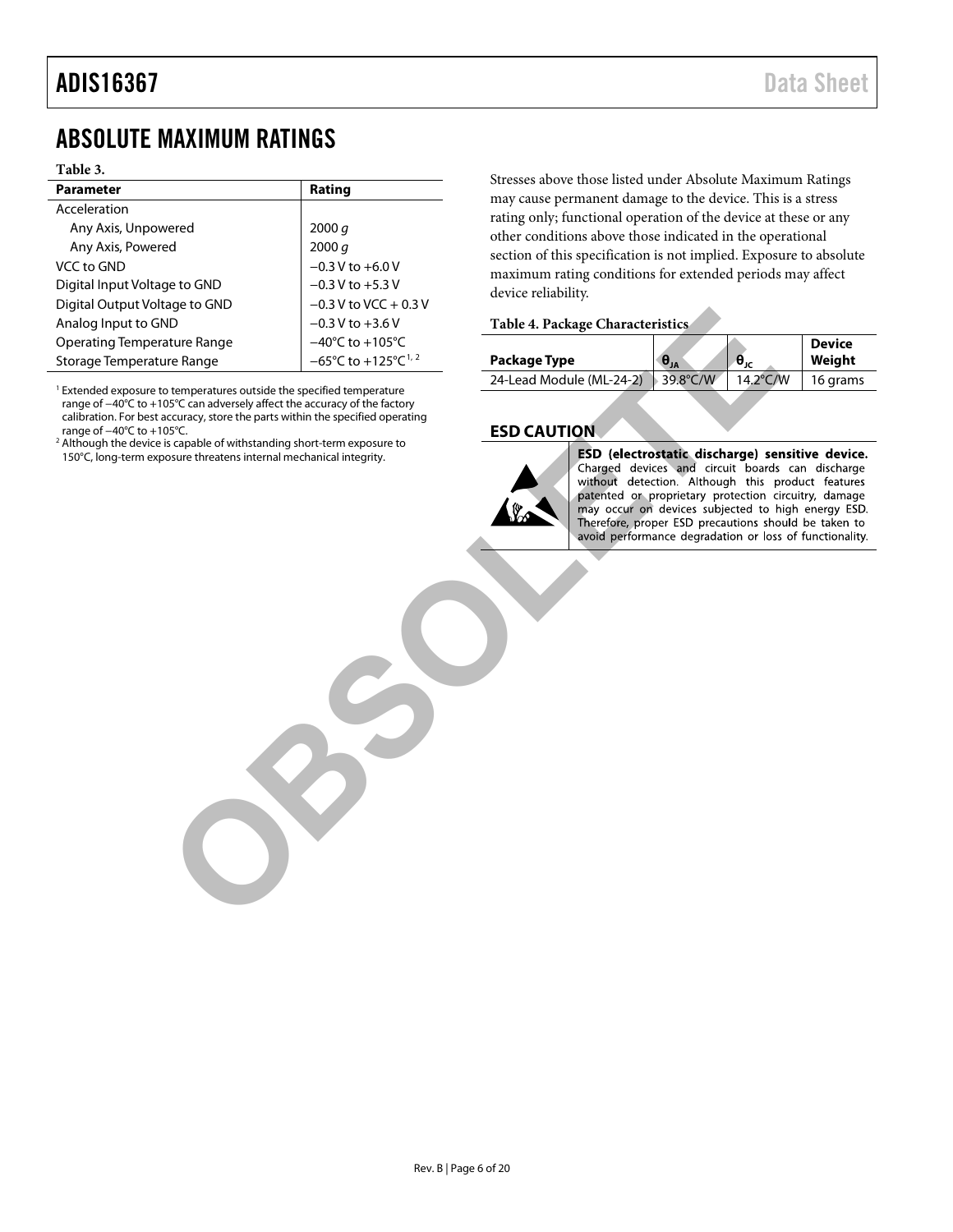# <span id="page-6-0"></span>**PIN CONFIGURATION AND FUNCTION DESCRIPTIONS**



#### <span id="page-6-2"></span><span id="page-6-1"></span>**Table 5. Pin Function Descriptions**

| Pin No.                    | <b>Mnemonic</b>          | Type <sup>1</sup> | <b>Description</b>                                     |
|----------------------------|--------------------------|-------------------|--------------------------------------------------------|
|                            | DIO <sub>3</sub>         | I/O               | Configurable Digital Input/Output.                     |
|                            | DIO4/CLKIN               | 1/O               | Configurable Digital Input/Output or Sync Clock Input. |
|                            | <b>SCLK</b>              |                   | <b>SPI Serial Clock.</b>                               |
|                            | <b>DOUT</b>              | O                 | SPI Data Output. Clocks output on SCLK falling edge.   |
|                            | <b>DIN</b>               |                   | SPI Data Input. Clocks input on SCLK rising edge.      |
| 6                          | $\overline{\mathsf{CS}}$ |                   | SPI Chip Select.                                       |
| 7,9                        | <b>DIO1, DIO2</b>        | 1/O               | Configurable Digital Input/Output.                     |
| 8                          | <b>RST</b>               |                   | Reset.                                                 |
| 10, 11, 12                 | <b>VCC</b>               |                   | Power Supply.                                          |
| 13, 14, 15                 | <b>GND</b>               |                   | Power Ground.                                          |
| 16, 17, 18, 19, 22, 23, 24 | DNC                      | N/A               | Do Not Connect.                                        |
| 20                         | AUX DAC                  | O                 | Auxiliary, 12-Bit DAC Output.                          |
| 21                         | AUX ADC                  |                   | Auxiliary, 12-Bit ADC Input.                           |

<sup>1</sup> I/O is input/output, I is input, O is output, S is supply, and N/A is not applicable.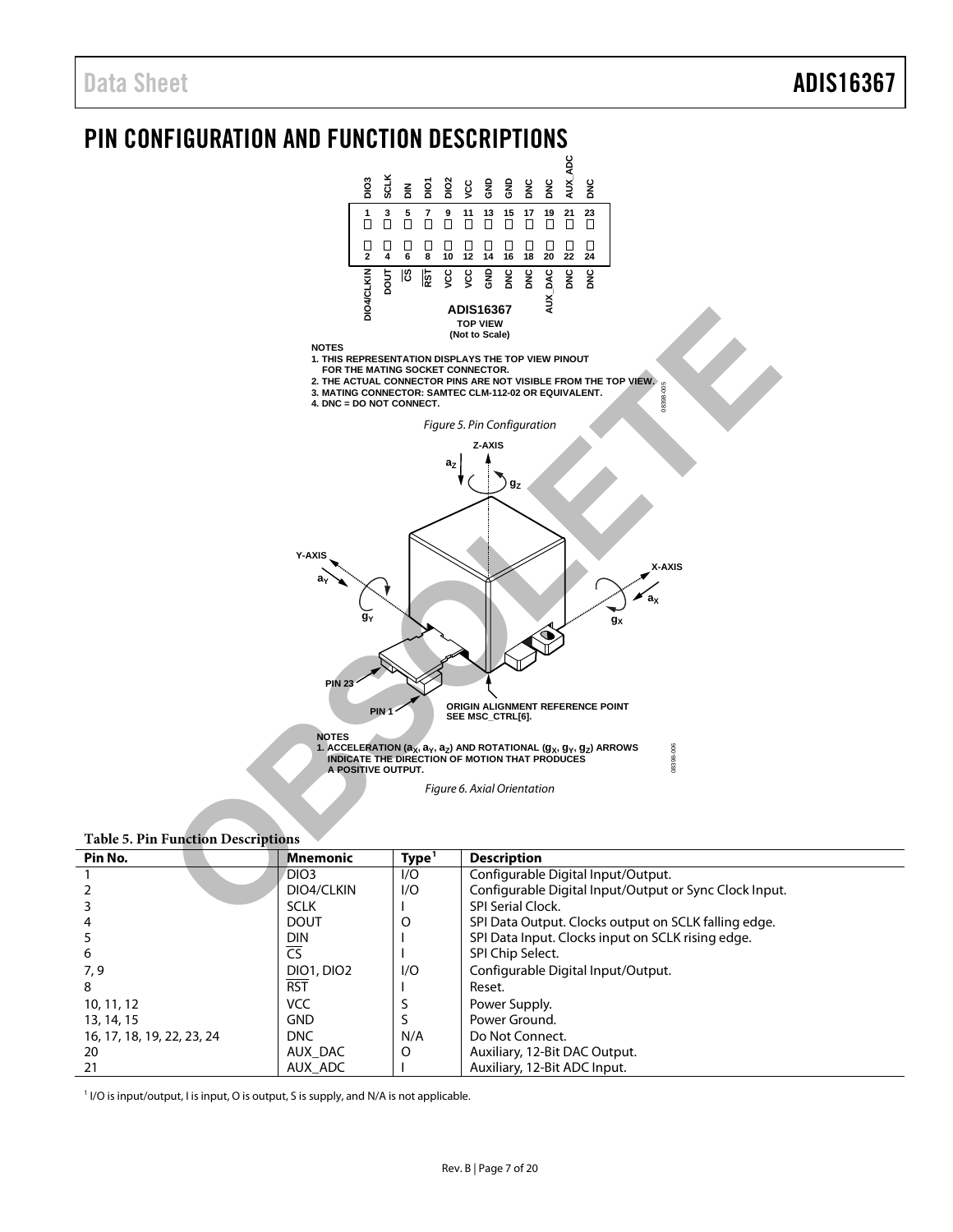### ADIS16367 Data Sheet

### <span id="page-7-0"></span>TYPICAL PERFORMANCE CHARACTERISTICS

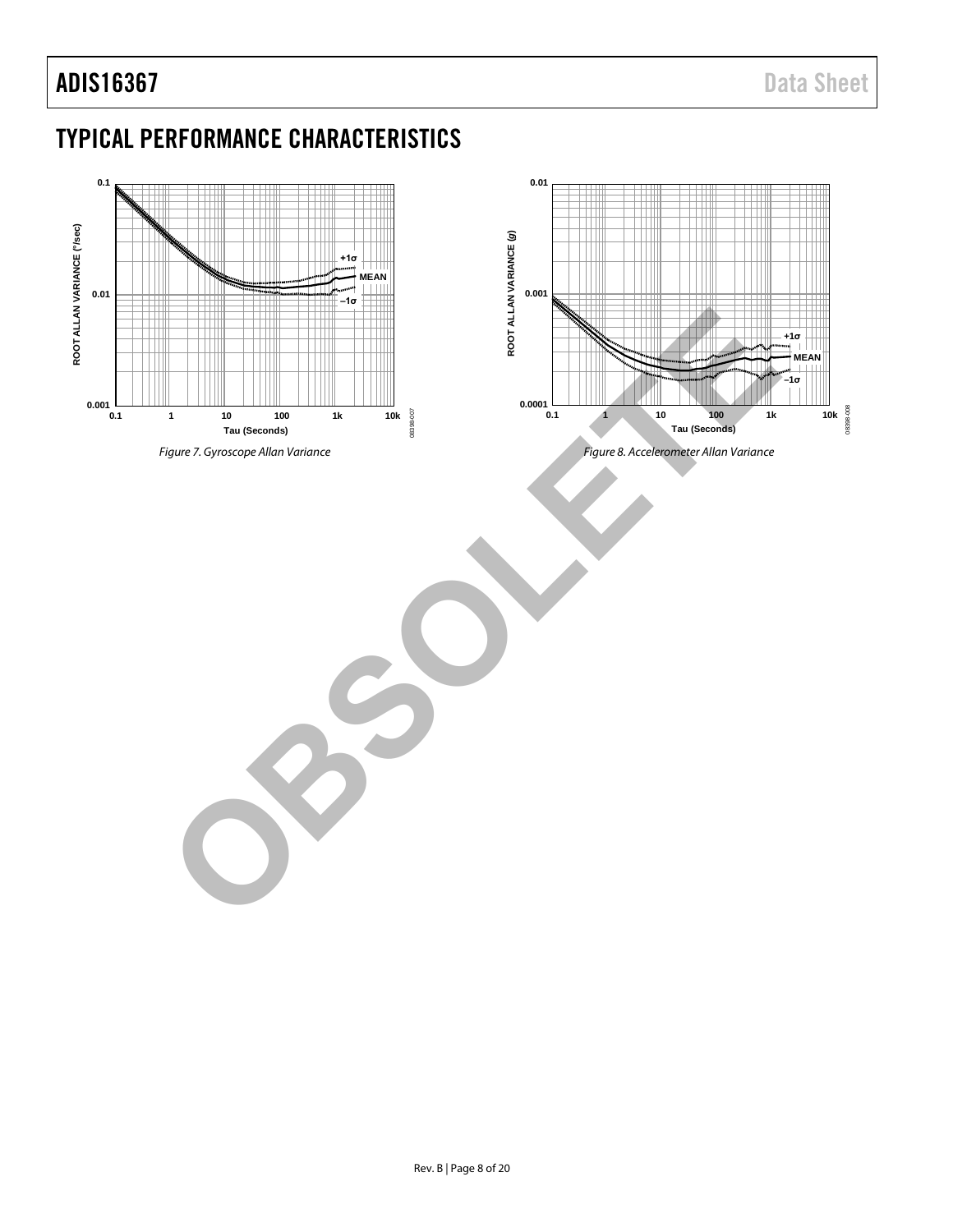### <span id="page-8-0"></span>THEORY OF OPERATION **BASIC OPERATION**

<span id="page-8-1"></span>The ADIS16367 is an autonomous sensor system that starts up after it has a valid power supply voltage and begins producing inertial measurement data at the factory default sample rate setting of 819.2 SPS. After each sample cycle, the sensor data is loaded into the output registers, and DIO1 pulses high, which provides a new data-ready control signal for driving systemlevel interrupt service routines. In a typical system, a master processor accesses the output data registers through the SPI interface, using the connection diagram shown in Figure 9. [Table 6](#page-8-5) provides a generic functional description for each pin on the master processor. Table 7 describes the typical master processor settings that are normally found in a configuration register and used for communicating with the ADIS16367.



*Figure 9. Electrical Connection Diagram*

<span id="page-8-5"></span><span id="page-8-4"></span>

| Table 6. Generic Master Processor Pin Names and Functions |  |  |  |
|-----------------------------------------------------------|--|--|--|
|-----------------------------------------------------------|--|--|--|

| <b>Pin Name</b>          | <b>Function</b>            |
|--------------------------|----------------------------|
| $\overline{\mathsf{ss}}$ | Slave select               |
| <b>SCLK</b>              | Serial clock               |
| <b>MOSI</b>              | Master output, slave input |
| <b>MISO</b>              | Master input, slave output |
| iro                      | Interrupt request          |

#### <span id="page-8-6"></span>**Table 7. Generic Master Processor SPI Settings**

| <b>Processor Setting</b>            | <b>Description</b>                        |
|-------------------------------------|-------------------------------------------|
| Master                              | The ADIS16367 operates as a slave         |
| SCLK Rate $\leq$ 2 MHz <sup>1</sup> | Normal mode, SMPL_PRD[7:0] ≤ 0x09         |
| SPI Mode 3                          | $CPOL = 1$ (polarity), $CPHA = 1$ (phase) |
| <b>MSB First Mode</b>               | Bit sequence                              |
| 16-Bit Mode                         | Shift register/data length                |

<sup>1</sup> For burst read, SCLK rate ≤ 1 MHz. For low power mode, SCLK rate ≤ 300 kHz.

The user registers provide addressing for all input/output operations on the SPI interface. Each 16-bit register has two 7-bit addresses: one for its upper byte and one for its lower byte. [Table 8](#page-9-1) lists the lower byte address for each register, an[d Figure](#page-8-7) 10 shows the generic bit assignments.





#### <span id="page-8-7"></span><span id="page-8-2"></span>**READING SENSOR DATA**

Although the ADIS16367 produces data independently, it operates as a SPI slave device that communicates with system (master) processors using the 16-bit segments displayed in Figure 11. Individual register reads require two of these 16-bit sequences. The first 16-bit sequence contains the read command bit ( $R/W = 0$ ) and the target register address (A6 to A0); the last eight bits are "don't care" bits when requesting a read. The second 16-bit sequence transmits the register contents (D15 to D0) on the DOUT line. For example, if DIN = 0x0A00, the contents of XACCL\_OUT are shifted out on the DOUT line during the next 16-bit sequence.

The SPI operates in full-duplex mode, which means that the master processor can read the output data from DOUT while using the same SCLK pulses to transmit the next target address on DIN.

#### <span id="page-8-3"></span>**DEVICE CONFIGURATION**

The user register memory map (see Table 8) identifies configuration registers with either a W or R/W. Configuration commands also use the bit sequence shown i[n Figure 11.](#page-8-8) If the  $MSB = 1$ , the last eight bits (DC7 to DC0) in the DIN sequence are loaded into the memory address associated with the address bits (A6 to A0). For example, if DIN = 0xA11F, 0x1F is loaded into Address 0x21 (XACCL\_OFF, upper byte) at the conclusion of the data frame.

The master processor initiates the backup function by setting  $GLOB$   $CMD[3] = 1$  ( $DIN = 0xBE08$ ). This command copies the user registers into their assigned flash memory locations and requires the power supply to stay within its normal operating range for the entire 50 ms process. The FLASH\_CNT register provides a running count of these events for monitoring the long-term reliability of the flash memory.

08398-011

IR398-



**NOTES**

<span id="page-8-8"></span>**1. THE DOUT BIT PATTERN REFLECTS THE ENTIRE CONTENTS OF THE REGISTER IDENTIFIED BY [A6:A0] AND [R/W = 0] IN THE PREVIOUS SEQUENCE. 2. IF R/W = 1 DURING THE PREVIOUS SEQUENCE, DOUT IS NOT DEFINED.**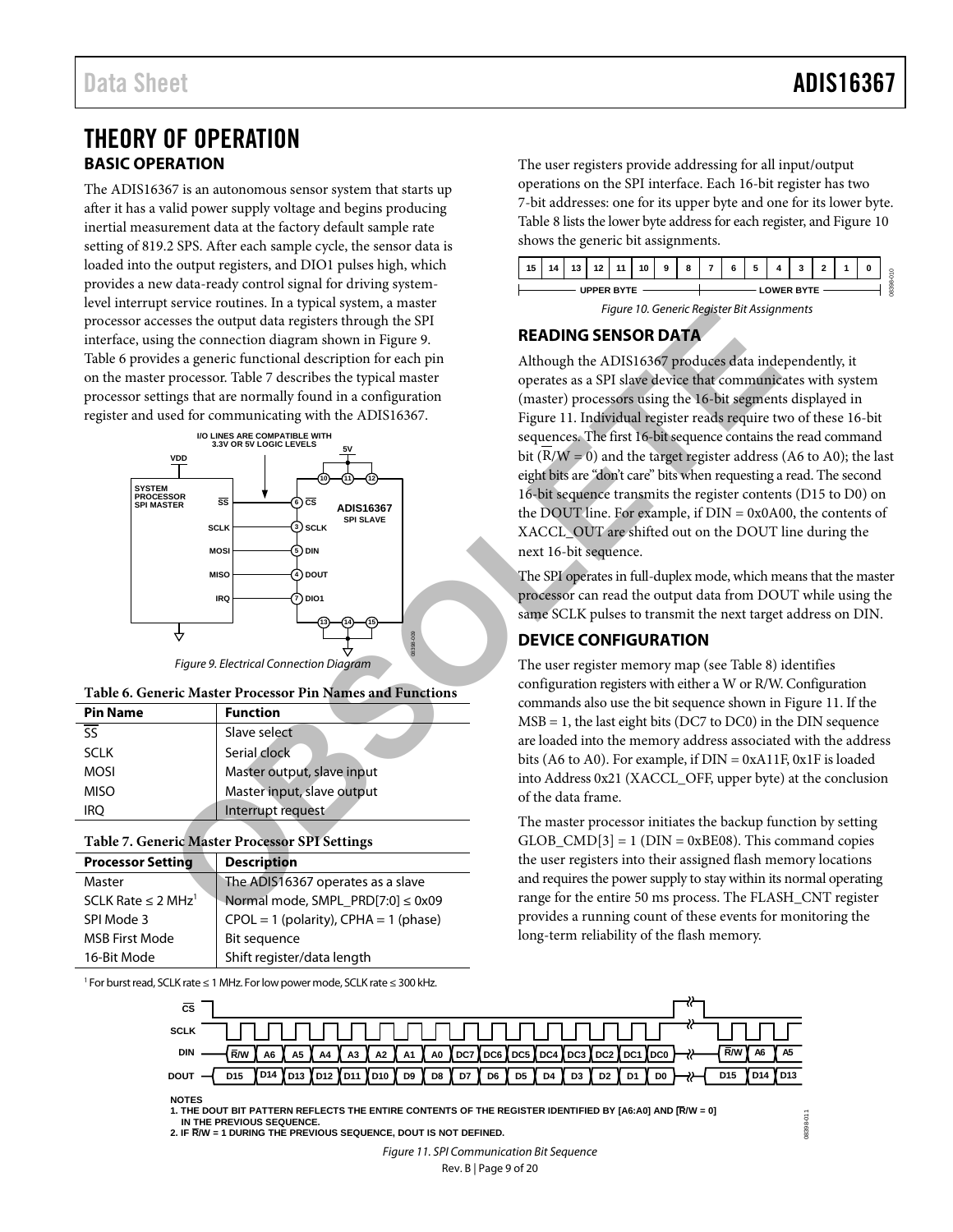#### <span id="page-9-0"></span>**MEMORY MAP**

<span id="page-9-1"></span>**Table 8. User Register Memory Map**

| <b>Name</b>      | <b>User Access</b> | <b>Flash Backup</b> | Address <sup>1</sup> | <b>Default</b> | <b>Register Description</b>                                                                                                                                                | <b>Bit Function</b> |
|------------------|--------------------|---------------------|----------------------|----------------|----------------------------------------------------------------------------------------------------------------------------------------------------------------------------|---------------------|
| FLASH_CNT        | Read only          | Yes                 | 0x00                 | N/A            | Flash memory write count                                                                                                                                                   | N/A                 |
| SUPPLY_OUT       | Read only          | No                  | 0x02                 | N/A            | Power supply measurement                                                                                                                                                   | See Table 9         |
| XGYRO_OUT        | Read only          | No                  | 0x04                 | N/A            | X-axis gyroscope output                                                                                                                                                    | See Table 9         |
| YGYRO_OUT        | Read only          | No                  | 0x06                 | N/A            | Y-axis gyroscope output                                                                                                                                                    | See Table 9         |
| ZGYRO_OUT        | Read only          | No                  | 0x08                 | N/A            | Z-axis gyroscope output                                                                                                                                                    | See Table 9         |
| XACCL_OUT        | Read only          | No                  | 0x0A                 | N/A            | X-axis accelerometer output                                                                                                                                                | See Table 9         |
| YACCL_OUT        | Read only          | No                  | 0x0C                 | N/A            | Y-axis accelerometer output                                                                                                                                                | See Table 9         |
| ZACCL_OUT        | Read only          | No                  | 0x0E                 | N/A            | Z-axis accelerometer output                                                                                                                                                | See Table 9         |
| XTEMP_OUT        | Read only          | No                  | 0x10                 | N/A            | X-axis gyroscope temperature output                                                                                                                                        | See Table 9         |
| YTEMP_OUT        | Read only          | No                  | 0x12                 | N/A            | Y-axis gyroscope temperature output                                                                                                                                        | See Table 9         |
| ZTEMP_OUT        | Read only          | No                  | 0x14                 | N/A            | Z-axis gyroscope temperature output                                                                                                                                        | See Table 9         |
| AUX_ADC          | Read only          | No                  | 0x16                 | N/A            | Auxiliary ADC output                                                                                                                                                       | See Table 9         |
| Reserved         | N/A                | N/A                 | 0x18                 | N/A            | Reserved                                                                                                                                                                   | N/A                 |
| <b>XGYRO OFF</b> | Read/write         | Yes                 | 0x1A                 | 0x0000         | X-axis gyroscope bias offset factor                                                                                                                                        | See Table 15        |
| YGYRO_OFF        | Read/write         | Yes                 | 0x1C                 | 0x0000         | Y-axis gyroscope bias offset factor                                                                                                                                        | See Table 15        |
| ZGYRO_OFF        | Read/write         | Yes                 | 0x1E                 | 0x0000         | Z-axis gyroscope bias offset factor                                                                                                                                        | See Table 15        |
| XACCL_OFF        | Read/write         | Yes                 | 0x20                 | 0x0000         | X-axis acceleration bias offset factor                                                                                                                                     | See Table 16        |
| YACCL_OFF        | Read/write         | Yes                 | 0x22                 | 0x0000         | Y-axis acceleration bias offset factor                                                                                                                                     | See Table 16        |
| ZACCL OFF        | Read/write         | Yes                 | 0x24                 | 0x0000         | Z-axis acceleration bias offset factor                                                                                                                                     | See Table 16        |
| ALM_MAG1         | Read/write         | Yes                 | 0x26                 | 0x0000         | Alarm 1 amplitude threshold                                                                                                                                                | See Table 27        |
| ALM_MAG2         | Read/write         | Yes                 | 0x28                 | 0x0000         | Alarm 2 amplitude threshold                                                                                                                                                | See Table 27        |
| ALM_SMPL1        | Read/write         | Yes                 | 0x2A                 | 0x0000         | Alarm 1 sample size                                                                                                                                                        | See Table 28        |
| ALM_SMPL2        | Read/write         | Yes                 | 0x2C                 | 0x0000         | Alarm 2 sample size                                                                                                                                                        | See Table 28        |
| ALM_CTRL         | Read/write         | Yes                 | 0x2E                 | 0x0000         | Alarm control                                                                                                                                                              | See Table 29        |
| AUX_DAC          | Read/write         | No                  | 0x30                 | 0x0000         | Auxiliary DAC data                                                                                                                                                         | See Table 23        |
| <b>GPIO_CTRL</b> | Read/write         | <b>No</b>           | 0x32                 | 0x0000         | Auxiliary digital input/output control                                                                                                                                     | See Table 21        |
| MSC_CTRL         | Read/write         | Yes                 | 0x34                 | 0x0006         | Data-ready, self-test, miscellaneous                                                                                                                                       | See Table 22        |
| SMPL_PRD         | Read/write         | Yes                 | 0x36                 | 0x0001         | Internal sample period (rate) control                                                                                                                                      | See Table 18        |
| SENS_AVG         | Read/write         | Yes                 | 0x38                 | 0x0402         | Dynamic range and digital filter control                                                                                                                                   | See Table 20        |
| SLP_CNT          | Write only         | No                  | 0x3A                 | 0x0000         | Sleep mode control                                                                                                                                                         | See Table 19        |
| DIAG_STAT        | Read only          | <b>No</b>           | 0x3C                 | 0x0000         | System status                                                                                                                                                              | See Table 26        |
| GLOB_CMD         | Write only         | N/A                 | 0x3E                 | 0x0000         | System command                                                                                                                                                             | See Table 17        |
| Reserved         | N/A                | N/A                 | 0x40 to 0x51         | N/A            | Reserved                                                                                                                                                                   | N/A                 |
| LOT_ID1          | Read only          | Yes                 | 0x52                 | N/A            | Lot Identification Code 1                                                                                                                                                  | See Table 32        |
| LOT_ID2          | Read only          | Yes                 | 0x54                 | N/A            | Lot Identification Code 2                                                                                                                                                  | See Table 32        |
| PROD_ID          | Read only          | Yes                 | 0x56                 | 0x3FEF         | <b>Product identification</b>                                                                                                                                              | See Table 32        |
| SERIAL_NUM       | Read only          | Yes                 | 0x58                 | N/A            | Serial number                                                                                                                                                              | See Table 32        |
|                  |                    |                     |                      |                | <sup>1</sup> Each register contains two bytes. The address of the lower byte is displayed. The address of the upper byte is equal to the address of the lower byte plus 1. |                     |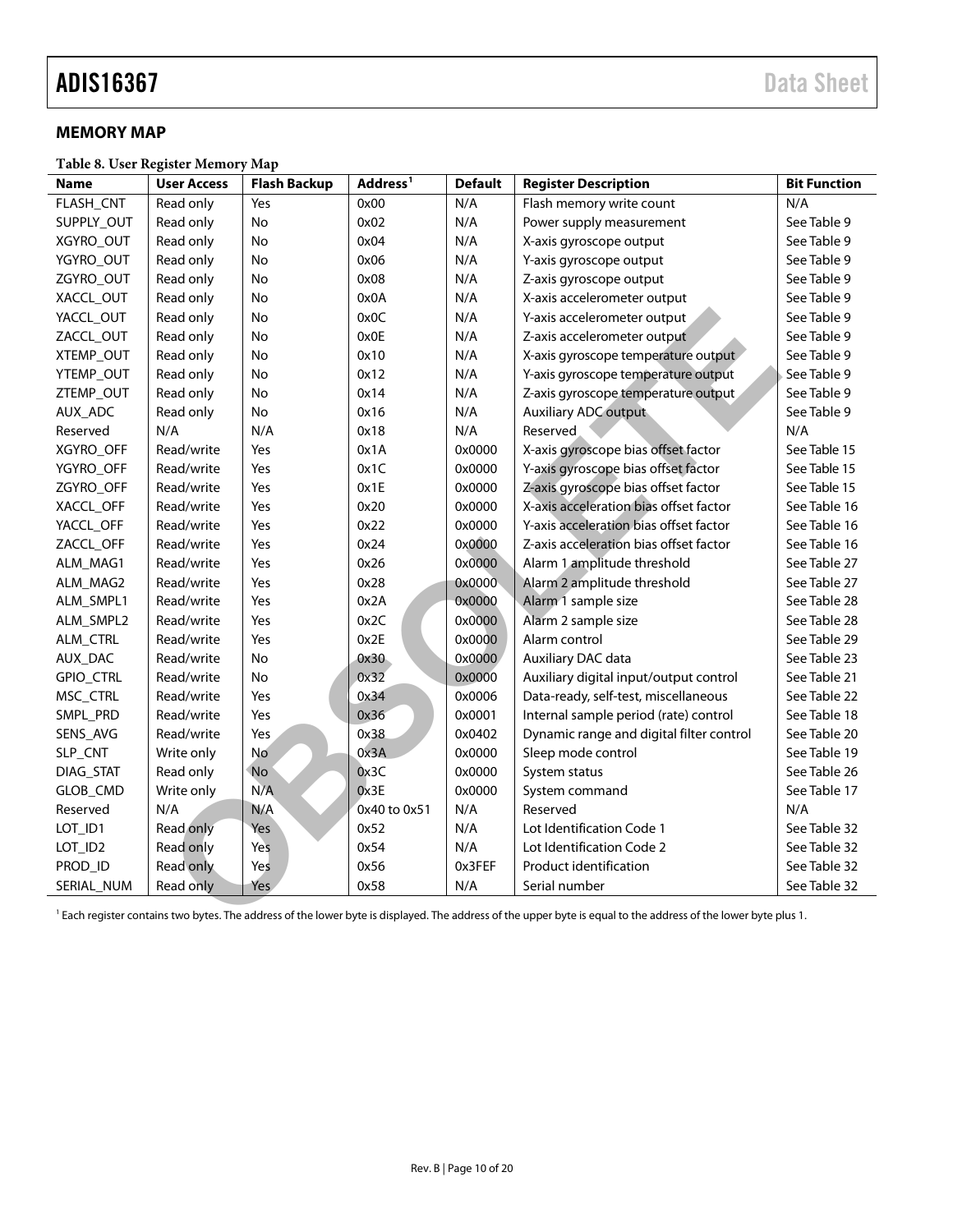### Data Sheet **ADIS16367**

#### <span id="page-10-0"></span>**BURST READ DATA COLLECTION**

Burst read data collection is a process-efficient method for collecting data from the ADIS16367. In the burst read, all output registers are clocked out on DOUT, 16 bits at a time, in sequential data cycles (each separated by one SCLK period). To start a burst read sequence, set DIN = 0x3E00. The contents of each output register are then shifted out on DOUT, starting with SUPPLY\_OUT and ending with AUX\_ADC (se[e Figure 13\)](#page-10-3) according to their address (se[e Table 8\)](#page-9-1).

#### <span id="page-10-1"></span>**OUTPUT DATA REGISTERS**



#### <span id="page-10-4"></span><span id="page-10-2"></span>**Table 9. Output Data Register Formats**

| <b>OUTPUT DATA REGISTERS</b> |                                                    |                                                                                                                                                                                                                                                          |                                                                                                                                                                                                                                                                                                                                                                                                                                                                                                                                                                                                                                                                                                                                                      |                                                                                                                                                                                                 |                                                                                                                                                  |                                                                                                                                                                                                                                     |
|------------------------------|----------------------------------------------------|----------------------------------------------------------------------------------------------------------------------------------------------------------------------------------------------------------------------------------------------------------|------------------------------------------------------------------------------------------------------------------------------------------------------------------------------------------------------------------------------------------------------------------------------------------------------------------------------------------------------------------------------------------------------------------------------------------------------------------------------------------------------------------------------------------------------------------------------------------------------------------------------------------------------------------------------------------------------------------------------------------------------|-------------------------------------------------------------------------------------------------------------------------------------------------------------------------------------------------|--------------------------------------------------------------------------------------------------------------------------------------------------|-------------------------------------------------------------------------------------------------------------------------------------------------------------------------------------------------------------------------------------|
|                              |                                                    |                                                                                                                                                                                                                                                          |                                                                                                                                                                                                                                                                                                                                                                                                                                                                                                                                                                                                                                                                                                                                                      |                                                                                                                                                                                                 |                                                                                                                                                  |                                                                                                                                                                                                                                     |
|                              |                                                    |                                                                                                                                                                                                                                                          |                                                                                                                                                                                                                                                                                                                                                                                                                                                                                                                                                                                                                                                                                                                                                      |                                                                                                                                                                                                 |                                                                                                                                                  | Bi                                                                                                                                                                                                                                  |
|                              |                                                    |                                                                                                                                                                                                                                                          |                                                                                                                                                                                                                                                                                                                                                                                                                                                                                                                                                                                                                                                                                                                                                      |                                                                                                                                                                                                 |                                                                                                                                                  | X)                                                                                                                                                                                                                                  |
|                              |                                                    |                                                                                                                                                                                                                                                          |                                                                                                                                                                                                                                                                                                                                                                                                                                                                                                                                                                                                                                                                                                                                                      |                                                                                                                                                                                                 |                                                                                                                                                  | X)                                                                                                                                                                                                                                  |
|                              |                                                    |                                                                                                                                                                                                                                                          |                                                                                                                                                                                                                                                                                                                                                                                                                                                                                                                                                                                                                                                                                                                                                      |                                                                                                                                                                                                 |                                                                                                                                                  | X)                                                                                                                                                                                                                                  |
|                              |                                                    |                                                                                                                                                                                                                                                          |                                                                                                                                                                                                                                                                                                                                                                                                                                                                                                                                                                                                                                                                                                                                                      |                                                                                                                                                                                                 |                                                                                                                                                  | X)                                                                                                                                                                                                                                  |
|                              |                                                    |                                                                                                                                                                                                                                                          |                                                                                                                                                                                                                                                                                                                                                                                                                                                                                                                                                                                                                                                                                                                                                      |                                                                                                                                                                                                 |                                                                                                                                                  | X)                                                                                                                                                                                                                                  |
|                              |                                                    |                                                                                                                                                                                                                                                          |                                                                                                                                                                                                                                                                                                                                                                                                                                                                                                                                                                                                                                                                                                                                                      |                                                                                                                                                                                                 |                                                                                                                                                  | X)                                                                                                                                                                                                                                  |
|                              |                                                    |                                                                                                                                                                                                                                                          |                                                                                                                                                                                                                                                                                                                                                                                                                                                                                                                                                                                                                                                                                                                                                      |                                                                                                                                                                                                 |                                                                                                                                                  | X)                                                                                                                                                                                                                                  |
|                              |                                                    |                                                                                                                                                                                                                                                          |                                                                                                                                                                                                                                                                                                                                                                                                                                                                                                                                                                                                                                                                                                                                                      |                                                                                                                                                                                                 |                                                                                                                                                  |                                                                                                                                                                                                                                     |
|                              |                                                    |                                                                                                                                                                                                                                                          |                                                                                                                                                                                                                                                                                                                                                                                                                                                                                                                                                                                                                                                                                                                                                      |                                                                                                                                                                                                 |                                                                                                                                                  |                                                                                                                                                                                                                                     |
|                              |                                                    | Reference                                                                                                                                                                                                                                                |                                                                                                                                                                                                                                                                                                                                                                                                                                                                                                                                                                                                                                                                                                                                                      |                                                                                                                                                                                                 |                                                                                                                                                  |                                                                                                                                                                                                                                     |
|                              |                                                    | See Table 10                                                                                                                                                                                                                                             |                                                                                                                                                                                                                                                                                                                                                                                                                                                                                                                                                                                                                                                                                                                                                      |                                                                                                                                                                                                 |                                                                                                                                                  | Bi                                                                                                                                                                                                                                  |
|                              |                                                    | See Table 11                                                                                                                                                                                                                                             |                                                                                                                                                                                                                                                                                                                                                                                                                                                                                                                                                                                                                                                                                                                                                      |                                                                                                                                                                                                 |                                                                                                                                                  | X)                                                                                                                                                                                                                                  |
|                              |                                                    | See Table 11                                                                                                                                                                                                                                             |                                                                                                                                                                                                                                                                                                                                                                                                                                                                                                                                                                                                                                                                                                                                                      | $+441$ LSB                                                                                                                                                                                      | 0x1B9                                                                                                                                            | X)                                                                                                                                                                                                                                  |
|                              |                                                    | See Table 11                                                                                                                                                                                                                                             |                                                                                                                                                                                                                                                                                                                                                                                                                                                                                                                                                                                                                                                                                                                                                      |                                                                                                                                                                                                 | 0x002                                                                                                                                            | X)                                                                                                                                                                                                                                  |
|                              |                                                    | See Table 12                                                                                                                                                                                                                                             | $+25.136^{\circ}$ C                                                                                                                                                                                                                                                                                                                                                                                                                                                                                                                                                                                                                                                                                                                                  | $+1$ LSB                                                                                                                                                                                        | 0x001                                                                                                                                            | X)                                                                                                                                                                                                                                  |
|                              |                                                    |                                                                                                                                                                                                                                                          | $+25^{\circ}$ C                                                                                                                                                                                                                                                                                                                                                                                                                                                                                                                                                                                                                                                                                                                                      | 0LSB                                                                                                                                                                                            | 0x000                                                                                                                                            | X)                                                                                                                                                                                                                                  |
|                              |                                                    | See Table 12                                                                                                                                                                                                                                             | +24.864 $^{\circ}$ C                                                                                                                                                                                                                                                                                                                                                                                                                                                                                                                                                                                                                                                                                                                                 | $-1$ LSB                                                                                                                                                                                        | 0xFFF                                                                                                                                            | X)                                                                                                                                                                                                                                  |
|                              |                                                    | See Table 13                                                                                                                                                                                                                                             | +24.728°C                                                                                                                                                                                                                                                                                                                                                                                                                                                                                                                                                                                                                                                                                                                                            | $-2$ LSB                                                                                                                                                                                        | 0xFFE                                                                                                                                            | X)                                                                                                                                                                                                                                  |
|                              |                                                    | See Table 13                                                                                                                                                                                                                                             | $-40^{\circ}$ C                                                                                                                                                                                                                                                                                                                                                                                                                                                                                                                                                                                                                                                                                                                                      | $-478$ LSB                                                                                                                                                                                      | 0xE22                                                                                                                                            | X)                                                                                                                                                                                                                                  |
|                              |                                                    | See Table 13                                                                                                                                                                                                                                             |                                                                                                                                                                                                                                                                                                                                                                                                                                                                                                                                                                                                                                                                                                                                                      |                                                                                                                                                                                                 |                                                                                                                                                  |                                                                                                                                                                                                                                     |
|                              |                                                    | See Table 14                                                                                                                                                                                                                                             |                                                                                                                                                                                                                                                                                                                                                                                                                                                                                                                                                                                                                                                                                                                                                      |                                                                                                                                                                                                 |                                                                                                                                                  |                                                                                                                                                                                                                                     |
|                              |                                                    |                                                                                                                                                                                                                                                          | <b>Input Voltage</b>                                                                                                                                                                                                                                                                                                                                                                                                                                                                                                                                                                                                                                                                                                                                 | <b>Decimal</b>                                                                                                                                                                                  | <b>Hex</b>                                                                                                                                       | Bi                                                                                                                                                                                                                                  |
|                              |                                                    |                                                                                                                                                                                                                                                          | 3.3V                                                                                                                                                                                                                                                                                                                                                                                                                                                                                                                                                                                                                                                                                                                                                 | 4095 LSB                                                                                                                                                                                        | 0xFFF                                                                                                                                            | X)                                                                                                                                                                                                                                  |
|                              |                                                    |                                                                                                                                                                                                                                                          | 1 <sub>V</sub>                                                                                                                                                                                                                                                                                                                                                                                                                                                                                                                                                                                                                                                                                                                                       | 1241 LSB                                                                                                                                                                                        | 0x4D9                                                                                                                                            | X)                                                                                                                                                                                                                                  |
|                              |                                                    |                                                                                                                                                                                                                                                          | 1.6116 mV                                                                                                                                                                                                                                                                                                                                                                                                                                                                                                                                                                                                                                                                                                                                            | 2 LSB                                                                                                                                                                                           | 0x002                                                                                                                                            | X                                                                                                                                                                                                                                   |
|                              |                                                    |                                                                                                                                                                                                                                                          | 805.8 µV                                                                                                                                                                                                                                                                                                                                                                                                                                                                                                                                                                                                                                                                                                                                             | 1 LSB                                                                                                                                                                                           | 0x001                                                                                                                                            | X)                                                                                                                                                                                                                                  |
|                              |                                                    |                                                                                                                                                                                                                                                          | 0V                                                                                                                                                                                                                                                                                                                                                                                                                                                                                                                                                                                                                                                                                                                                                   | 0LSB                                                                                                                                                                                            | 0x000                                                                                                                                            | X)                                                                                                                                                                                                                                  |
|                              |                                                    |                                                                                                                                                                                                                                                          |                                                                                                                                                                                                                                                                                                                                                                                                                                                                                                                                                                                                                                                                                                                                                      |                                                                                                                                                                                                 |                                                                                                                                                  |                                                                                                                                                                                                                                     |
| 2067 I SR                    |                                                    |                                                                                                                                                                                                                                                          |                                                                                                                                                                                                                                                                                                                                                                                                                                                                                                                                                                                                                                                                                                                                                      |                                                                                                                                                                                                 |                                                                                                                                                  |                                                                                                                                                                                                                                     |
| <b>Bits</b>                  | <b>Decimal</b><br>2171 LSB<br>2069 LSB<br>2068 LSB | <b>Scale</b><br>2.418 mV<br>$0.2^{\circ}/sec$<br>$0.2^{\circ}/sec$<br>$0.2^{\circ}/sec$<br>3.333 mg<br>3.333 mg<br>3.333 mg<br>$0.136^{\circ}$ C<br>$0.136^{\circ}$ C<br>$0.136^{\circ}$ C<br>805.8 µV<br><b>Hex</b><br>0x87B<br>0x815<br>0x814<br>0x813 | Each output data register uses the format in Figure 12 and Table 9.<br>Figure 6 shows the positive direction for each inertial sensor. The<br>ND bit is equal to 1 when the register contains unread data. The EA<br>bit is high when any error/alarm flag in the DIAG_STAT register is<br><b>MSB FOR 14-BIT OUTPUT</b><br>08398-013<br><b>MSB FOR 12-BIT OUTPUT</b><br>Figure 12. Output Data Register Bit Assignments<br>Table 9. Output Data Register Formats<br>See Table 12<br><sup>1</sup> Assumes that the scaling is set to $\pm$ 1200°/sec. This factor scales with the range.<br>Table 10. Power Supply, Offset Binary Format<br><b>Binary</b><br>XXXX 1000 0111 1011<br>XXXX 1000 0001 0101<br>XXXX 1000 0001 0100<br>XXXX 1000 0001 0011 | <b>Acceleration</b><br>$+18q$<br>$+6.667$ mg<br>$+3.333$ mg<br>0 <sub>q</sub><br>$-3.333$ mg<br>$-6,667$ mg<br>$-18g$<br><b>Temperature</b><br>$+105^{\circ}$ C<br>$+85^{\circ}$ C<br>+25.272°C | <b>Decimal</b><br>$+5401$ LSB<br>$+2$ LSB<br>$+1$ LSB<br>0LSB<br>$-1$ LSB<br>$-2$ LSB<br>$-5401$ LSB<br><b>Decimal</b><br>$+588$ LSB<br>$+2$ LSB | Table 12. Acceleration, Twos Complement<br><b>Hex</b><br>0x1519<br>0x0002<br>0x0001<br>0x0000<br>0x3FFF<br>0x3FFE<br>0x2AE7<br>Table 13. Temperature, Twos Complement<br>Hex<br>0x24C<br>Table 14. Analog Input, Offset Binary Forn |

#### <span id="page-10-5"></span>**Table 10. Power Supply, Offset Binary Format**

| <b>Supply Voltage</b> | <b>Decimal</b> | <b>Hex</b> | <b>Binary</b>       |
|-----------------------|----------------|------------|---------------------|
| 5.25V                 | 2171 LSB       | 0x87B      | XXXX 1000 0111 1011 |
| 5.002418V             | 2069 LSB       | 0x815      | XXXX 1000 0001 0101 |
| 5 V                   | 2068 LSB       | 0x814      | XXXX 1000 0001 0100 |
| 4.997582V             | 2067 LSB       | 0x813      | XXXX 1000 0001 0011 |
| 4.75 V                | 1964 LSB       | 0x7AC      | XXXX 0111 1010 1100 |

#### <span id="page-10-6"></span>**Table 11. Rotation Rate, Twos Complement Format**

| <b>Rotation Rate</b> | <b>Decimal</b> | <b>Hex</b> | <b>Binary</b>       |
|----------------------|----------------|------------|---------------------|
| $+1200^{\circ}/sec$  | $+6000$ LSB    | 0x1770     | XX01 0111 0111 0000 |
| $+0.4^{\circ}/sec$   | $+2$ LSB       | 0x0002     | XX00 0000 0000 0010 |
| $+0.2^{\circ}/sec$   | $+1$ LSB       | 0x0001     | XX00 0000 0000 0001 |
| $0^{\circ}/sec$      | 0LSB           | 0x0000     | XX00 0000 0000 0000 |
| $-0.2^{\circ}/sec$   | $-1$ LSB       | $0x3$ FFF  | XX11 1111 1111 1111 |
| $-0.4^{\circ}/sec$   | $-2$ LSB       | 0x3FFE     | XX11 1111 1111 1110 |
| $-1200^{\circ}/sec$  | $-6000$ LSB    | 0x2890     | XX10 1000 1001 0000 |

#### <span id="page-10-7"></span>**Table 12. Acceleration, Twos Complement Format**

| <b>Acceleration</b>   | <b>Decimal</b>   | <b>Hex</b> | <b>Binary</b>       |
|-----------------------|------------------|------------|---------------------|
| $+18q$                | $+5401$ LSB      | 0x1519     | XX01 0101 0001 1001 |
| $+6.667$ mg           | $+2$ LSB         | 0x0002     | XX00 0000 0000 0010 |
| $+3.333 \, \text{mg}$ | $+1$ LSB         | 0x0001     | XX00 0000 0000 0001 |
| 0 g                   | 0 <sub>LSB</sub> | 0x0000     | XX00 0000 0000 0000 |
| $-3.333$ mg           | $-1$ LSB         | 0x3FFF     | XX11 1111 1111 1111 |
| $-6,667$ mg           | $-2$ LSB         | 0x3FFE     | XX11 1111 1111 1110 |
| $-18q$                | $-5401$ LSB      | 0x2AE7     | XX10 1010 1110 0111 |

#### <span id="page-10-8"></span>**Table 13. Temperature, Twos Complement Format**

| <b>Temperature</b>   | <b>Decimal</b> | <b>Hex</b> | <b>Binary</b>       |
|----------------------|----------------|------------|---------------------|
| $+105^{\circ}$ C     | $+588$ LSB     | 0x24C      | XXXX 0010 0100 1100 |
| $+85^{\circ}$ C      | $+441$ LSB     | 0x1B9      | XXXX 0001 1011 1001 |
| +25.272 $\degree$ C  | $+2$ LSB       | 0x002      | XXXX 0000 0000 0010 |
| $+25.136^{\circ}$ C  | $+1$ LSB       | 0x001      | XXXX 0000 0000 0001 |
| $+25^{\circ}$ C      | 0LSB           | 0x000      | XXXX 0000 0000 0000 |
| +24.864 $^{\circ}$ C | $-1$ LSB       | 0xFFF      | XXXX 1111 1111 1111 |
| +24.728 $\degree$ C  | $-2$ LSB       | 0xFFE      | XXXX 1111 1111 1110 |
| $-40^{\circ}$ C      | $-478$ LSB     | 0xE22      | XXXX 1110 0010 0010 |

#### <span id="page-10-9"></span>**Table 14. Analog Input, Offset Binary Format**

| <b>Input Voltage</b> | <b>Decimal</b> | Hex   | <b>Binary</b>       |
|----------------------|----------------|-------|---------------------|
| 3.3V                 | 4095 LSB       | 0xFFF | XXXX 1111 1111 1111 |
| 1 V                  | 1241 LSB       | 0x4D9 | XXXX 0100 1101 1001 |
| $1.6116 \text{ mV}$  | 2 LSB          | 0x002 | XXXX 0000 0000 0010 |
| 805.8 µV             | 1 LSB          | 0x001 | XXXX 0000 0000 0001 |
| 0V                   | 0 LSB          | 0x000 | XXXX 0000 0000 0000 |

08398-012



<span id="page-10-3"></span>**NOTES 1. THE DOUT LINE HAS BEEN SIMPLIFIED FOR SPACE CONSTRAINTS BUT, IDEALLY, SHOULD INCLUDE ALL REGISTERS FROM SUPPLY\_OUT THROUGH AUX\_ADC.** 398-01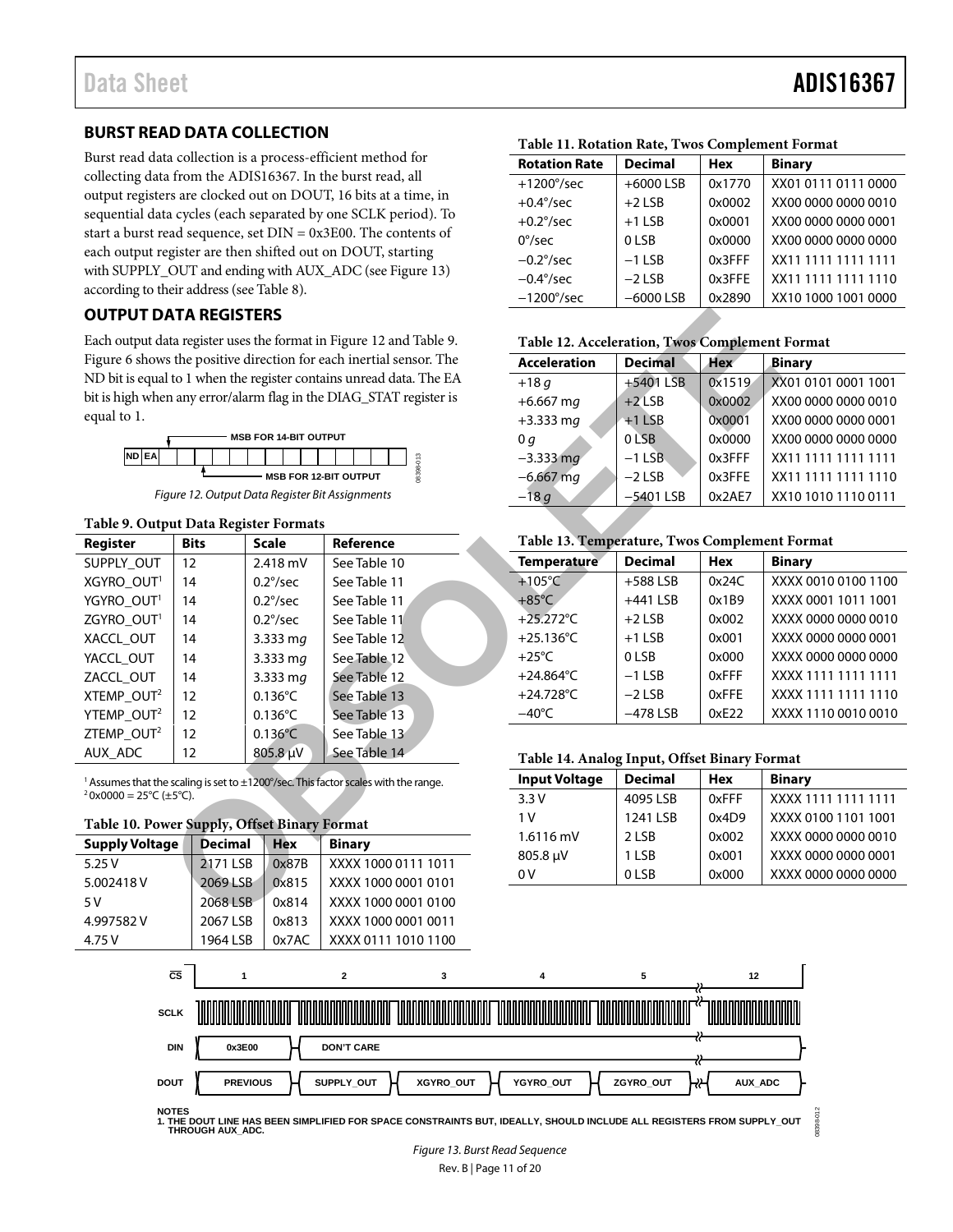#### <span id="page-11-0"></span>**CALIBRATION**

#### *Manual Bias Calibration*

The bias offset registers in [Table 15](#page-11-2) an[d Table 16](#page-11-3) provide a manual adjustment function for the output of each sensor. For example, if  $XGYRO_O$ FF = 0x1FF6 (DIN = 0x9B1F, 0x9AF6), the XGYRO\_OUT offset shifts by −10 LSBs, or −0.5°/sec.

#### <span id="page-11-2"></span>**Table 15. XGYRO\_OFF, YGYRO\_OFF, ZGYRO\_OFF Bit Descriptions**

| <b>Bit</b> | Description (Default = 0x0000)                    |
|------------|---------------------------------------------------|
| [15:13]    | Not used.                                         |
| [12:0]     | Data bits. Twos complement, 0.05°/sec per LSB.    |
|            | Typical adjustment range $= \pm 200^{\circ}/sec.$ |

#### <span id="page-11-3"></span>**Table 16. XACCL\_OFF, YACCL\_OFF, ZACCL\_OFF Bit Descriptions**

| Bit     | Description (Default = 0x0000)                                                        |
|---------|---------------------------------------------------------------------------------------|
| [15:12] | Not used.                                                                             |
| [11:0]  | Data bits. Twos complement, 3.333 mg/LSB.<br>Typical adjustment range = $\pm$ 6.75 g. |

#### *Gyroscope Automatic Bias Null Calibration*

Set GLOB\_CMD $[0] = 1$  (DIN = 0xBE01) to execute the automatic bias null calibration function. This function measures all three gyroscope output registers and then loads each gyroscope offset register with the opposite value to provide a quick bias calibration. All sensor data is then reset to 0, and the flash memory is updated automatically within 50 ms (see Table 17).

#### *Gyroscope Precision Automatic Bias Null Calibration*

Set GLOB  $\text{CMD}[4] = 1$  (DIN = 0xBE10) to execute the precision automatic bias null calibration function. This function takes the sensor offline for 30 sec while it collects a set of data and calculates more accurate bias correction factors for each gyroscope. After this function is executed, the newly calculated correction factor is loaded into the gyroscope offset registers, all sensor data is reset to 0, and the flash memory is updated automatically within 50 ms (see [Table 17\)](#page-11-4).

#### *Restoring Factory Calibration*

Set GLOB\_CMD $[1] = 1$  (DIN = 0xBE02) to execute the factory calibration restore function. This function resets each user calibration register to 0x0000 (see [Table 15](#page-11-2) an[d Table 16\)](#page-11-3), resets all sensor data to 0, and automatically updates the flash memory within 50 ms (see [Table 17\)](#page-11-4).

#### *Linear Acceleration Bias Compensation (Gyroscope)*

Set MSC\_CTRL[7] = 1 ( $DIN = 0xB486$ ) to enable correction for low frequency acceleration influences on gyroscope bias. The DIN sequence also preserves the factory default condition for the data-ready function (see Table 22).

#### <span id="page-11-1"></span>**OPERATIONAL CONTROL**

#### *Global Commands*

#### <span id="page-11-4"></span>**Table 17. GLOB\_CMD Bit Descriptions**

| xion (Default = 0x0000)                                                                                                                                                                                                                                                                                                                                                                                                                                                                                                                                                                                                                                                                                                                                                                                                                                                                |                                                                                    |                                                                                                                                                                                                                                                                                                                                                                                                                                                                                                                                                                                                                                                                                                                                                                                                                                                                                                                        |
|----------------------------------------------------------------------------------------------------------------------------------------------------------------------------------------------------------------------------------------------------------------------------------------------------------------------------------------------------------------------------------------------------------------------------------------------------------------------------------------------------------------------------------------------------------------------------------------------------------------------------------------------------------------------------------------------------------------------------------------------------------------------------------------------------------------------------------------------------------------------------------------|------------------------------------------------------------------------------------|------------------------------------------------------------------------------------------------------------------------------------------------------------------------------------------------------------------------------------------------------------------------------------------------------------------------------------------------------------------------------------------------------------------------------------------------------------------------------------------------------------------------------------------------------------------------------------------------------------------------------------------------------------------------------------------------------------------------------------------------------------------------------------------------------------------------------------------------------------------------------------------------------------------------|
| ۱d.<br>ts. Twos complement, 0.05°/sec per LSB.                                                                                                                                                                                                                                                                                                                                                                                                                                                                                                                                                                                                                                                                                                                                                                                                                                         |                                                                                    | DIN sequence also preserves the factory default condition for<br>the data-ready function (see Table 22).                                                                                                                                                                                                                                                                                                                                                                                                                                                                                                                                                                                                                                                                                                                                                                                                               |
| adjustment range = $\pm 200^{\circ}/sec$ .                                                                                                                                                                                                                                                                                                                                                                                                                                                                                                                                                                                                                                                                                                                                                                                                                                             |                                                                                    | <b>OPERATIONAL CONTROL</b>                                                                                                                                                                                                                                                                                                                                                                                                                                                                                                                                                                                                                                                                                                                                                                                                                                                                                             |
|                                                                                                                                                                                                                                                                                                                                                                                                                                                                                                                                                                                                                                                                                                                                                                                                                                                                                        |                                                                                    | <b>Global Commands</b>                                                                                                                                                                                                                                                                                                                                                                                                                                                                                                                                                                                                                                                                                                                                                                                                                                                                                                 |
| _OFF, YACCL_OFF, ZACCL_OFF<br>otion (Default = 0x0000)<br>d.<br>ts. Twos complement, 3.333 mg/LSB.<br>adjustment range = $\pm$ 6.75 g.<br>matic Bias Null Calibration<br>$] = 1$ (DIN = 0xBE01) to execute the automatic<br>in function. This function measures all three<br>registers and then loads each gyroscope offset<br>posite value to provide a quick bias calibration.<br>hen reset to 0, and the flash memory is<br>cally within 50 ms (see Table 17).<br>sion Automatic Bias Null Calibration<br>$ A  = 1$ (DIN = 0xBE10) to execute the precision<br>I calibration function. This function takes the<br>) sec while it collects a set of data and calculates<br>s correction factors for each gyroscope. After<br>ecuted, the newly calculated correction factor<br>gyroscope offset registers, all sensor data is<br>flash memory is updated automatically within<br>7). | <b>Bits</b><br>[15:8]<br>$[7]$<br>[6:5]<br>$[4]$<br>$[3]$<br>$[2]$<br>$[1]$<br>[0] | The GLOB_CMD register provides trigger bits for several useful<br>functions. Setting the assigned bit to 1 starts each operation,<br>which returns the bit to 0 after completion. For example, set<br>$GLOB\_CMD[7] = 1$ (DIN = 0xBE80) to execute a software reset,<br>which stops the sensor operation and runs the device through<br>its start-up sequence. This sequence includes loading the control<br>registers with the data in their respective flash memory locations<br>prior to producing new data. Reading the GLOB_CMD register<br>$(DIN = 0x3E00)$ starts the burst read sequence.<br>Table 17. GLOB_CMD Bit Descriptions<br><b>Description</b><br>Not used<br>Software reset command<br>Not used<br>Precision autonull command<br>Flash update command (see the Device Configuration<br>section)<br>Auxiliary DAC data latch (see Table 24)<br>Factory calibration restore command<br>Autonull command |
|                                                                                                                                                                                                                                                                                                                                                                                                                                                                                                                                                                                                                                                                                                                                                                                                                                                                                        |                                                                                    |                                                                                                                                                                                                                                                                                                                                                                                                                                                                                                                                                                                                                                                                                                                                                                                                                                                                                                                        |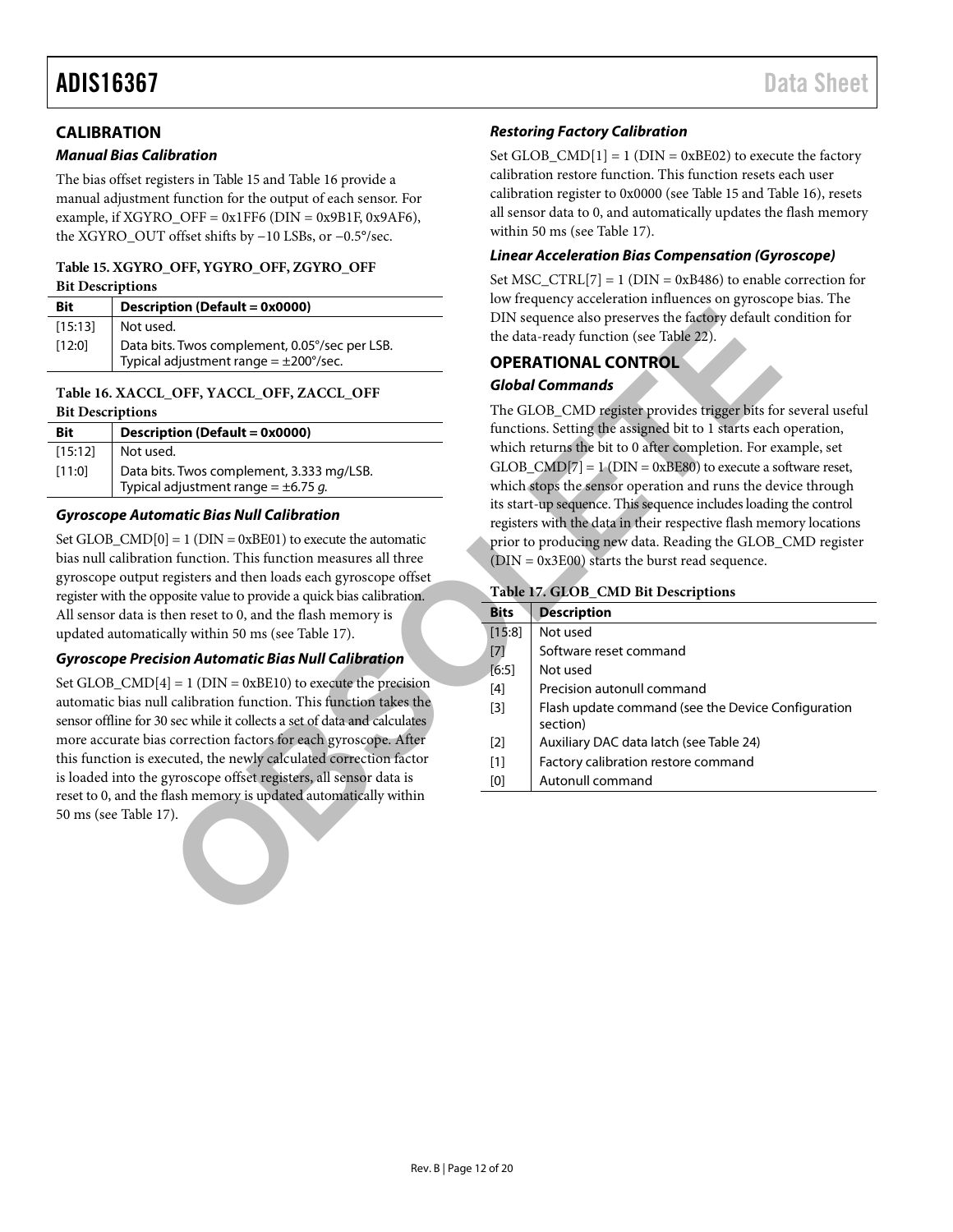#### *Internal Sample Rate*

The SMPL\_PRD register provides discrete sample rate settings using the bit assignments i[n Table 18](#page-12-0) and the following equation:

$$
t_s = t_{\scriptscriptstyle B} \times (N_s + 1)
$$

For example, when SMPL\_PRD[7:0] =  $0x0A$ , the sample rate is 149 SPS.

#### <span id="page-12-0"></span>**Table 18. SMPL\_PRD Bit Descriptions**

| <b>Bits</b> | Description (Default = 0x0001)                        |
|-------------|-------------------------------------------------------|
| [15:8]      | Not used                                              |
| $[7]$       | Time base $(t_R)$                                     |
|             | $0 = 0.61035$ ms, 1 = 18.921 ms                       |
| [6:0]       | Increment setting $(N_c)$                             |
|             | Internal sample period = $t_s = t_B \times (N_c + 1)$ |

The default sample rate setting of 819.2 SPS preserves the sensor bandwidth and provides optimal performance. For systems that value slower sample rates, keep the internal sample rate at 819.2 SPS. Use the programmable filter (SENS\_AVG) to reduce the bandwidth, which helps to prevent aliasing. The data-ready function (MSC\_CTRL) can drive an interrupt routine that uses a counter to help ensure data coherence at the reduced rates.

#### *Power Management*

Setting SMPL\_PRD  $\geq$  0x0A also sets the sensor to low power mode. For systems that require lower power dissipation, insystem characterization helps users to quantify the associated performance trade-offs. In addition to sensor performance, this mode affects SPI data rates (see Table 2). Set  $SLP_CNT[8] = 1$  $(DIN = 0xBB01)$  to start the indefinite sleep mode, which requires a CS assertion (high to low), reset, or power cycle to wake up. Use SLP\_CNT[7:0] to put the device into sleep mode for a specified period. For example,  $SLP_CNT[7:0] = 0x64$  $(DIN = 0xBA64)$  puts the ADIS16367 to sleep for 50 sec.

<span id="page-12-2"></span>

| Table 19. SLP_CNT Bit Descriptions |  |  |
|------------------------------------|--|--|
|------------------------------------|--|--|

| <b>Bits</b> | <b>Description</b>                        |
|-------------|-------------------------------------------|
| $[15:9]$    | Not used                                  |
| [8]         | Indefinite sleep mode; set to 1           |
| [7:0]       | Programmable sleep time bits, 0.5 sec/LSB |

#### *Sensor Bandwidth*

The signal chain for each MEMS sensor has several filter stages, which shape their frequency response. [Figure 14](#page-12-3) provides a block diagram for both gyroscope and accelerometer signal paths. [Table 20](#page-12-1) provides additional information for digital filter configuration.



<span id="page-12-3"></span>*Figure 14. MEMS Analog and Digital Filters*

#### *Digital Filtering*

The N blocks in [Figure 14](#page-12-3) are part of the programmable low-pass filter, which provides additional noise reduction on the inertial sensor outputs. This filter contains two cascaded averaging filters that provide a Bartlett window, FIR filter response (se[e Figure 15\)](#page-12-4). For example, set  $SENS_AVG[2:0] = 100$  ( $DIN = 0xB804$ ) to set each stage to 16 taps. When used with the default sample rate of 819.2 SPS, this value reduces the sensor bandwidth to approximately 16 Hz.



#### <span id="page-12-4"></span>*Dynamic Range*

The SENS\_AVG[10:8] bits provide three dynamic range settings for this gyroscope. The lower dynamic range settings (±300°/sec and ±600°/sec) limit the minimum filter tap sizes to maintain resolution. For example, set SENS\_AVG[10:8] = 010 (DIN = 0xB902) for a measurement range of ±600°/sec. Because this setting can influence the filter settings, program SENS\_AVG[10:8] and then SENS\_AVG[2:0] if more filtering is required.

#### <span id="page-12-1"></span>**Table 20. SENS\_AVG Bit Descriptions**

| <b>Bits</b> | Description (Default = 0x0402)                                                     |
|-------------|------------------------------------------------------------------------------------|
| [15:11]     | Not used                                                                           |
| [10:8]      | Measurement range (sensitivity) selection                                          |
|             | $100 = \pm 1200^{\circ}/sec$ (default condition)                                   |
|             | $010 = \pm 600^{\circ}/sec$ , filter taps $\geq 4$ (Bits[2:0] $\geq 0 \times 02$ ) |
|             | $001 = \pm 300^{\circ}/sec$ , filter taps $\geq 16$ (Bits[2:0] $\geq 0x04$ )       |
| [7:3]       | Not used                                                                           |
| [2:0]       | Number of taps in each stage; value of m in $N = 2^m$                              |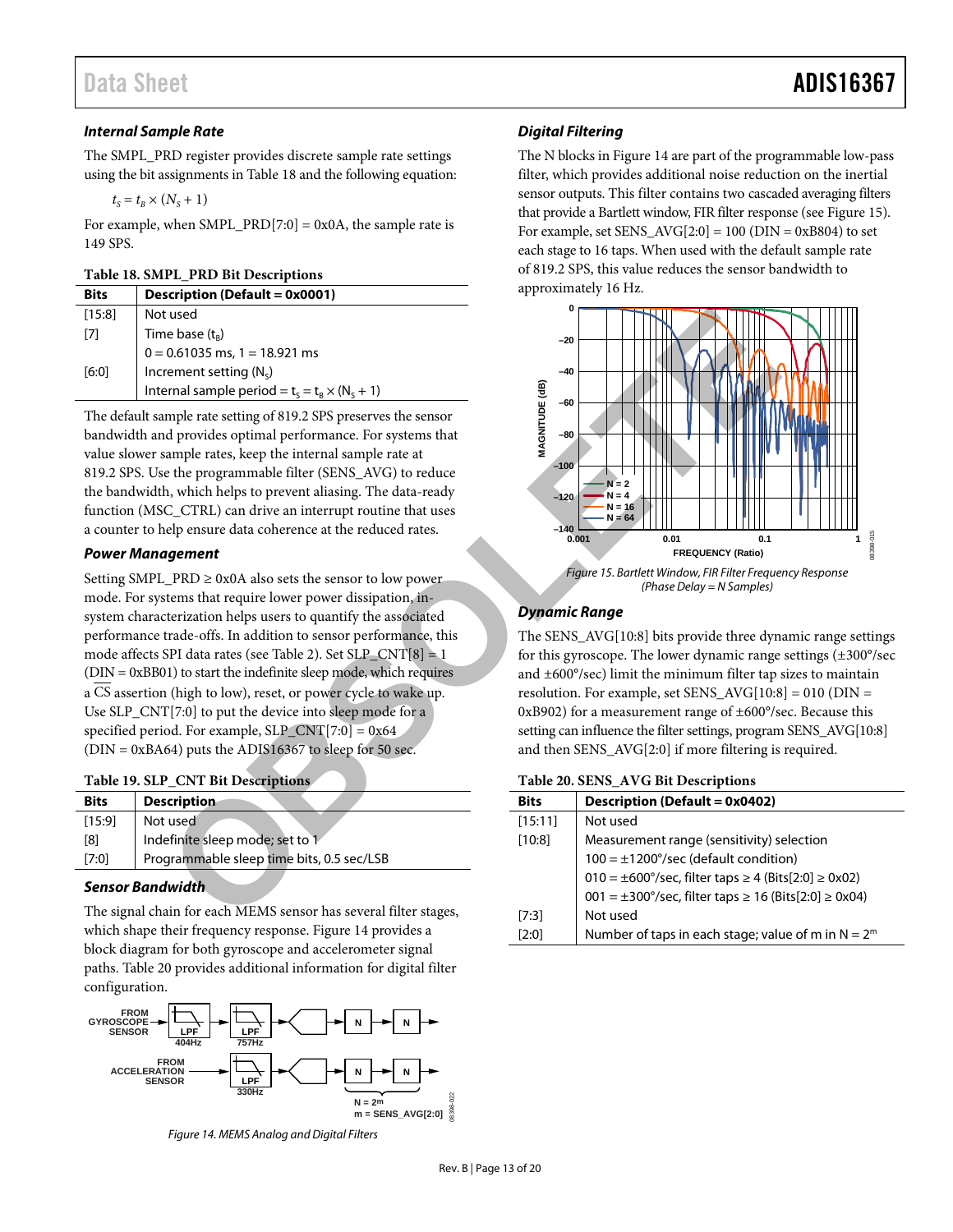#### <span id="page-13-0"></span>**INPUT/OUTPUT FUNCTIONS**

#### *General-Purpose I/O*

DIO1, DIO2, DIO3, and DIO4 are configurable, general-purpose I/O lines that serve multiple purposes according to the following control register priority: MSC\_CTRL, ALM\_CTRL, and GPIO\_CTRL. For example, set GPIO\_CTRL = 0x080C (DIN = 0xB308, and then 0xB20C) to configure DIO1 and DIO2 as inputs and DIO3 and DIO4 as outputs, with DIO3 set low and DIO4 set high.

<span id="page-13-2"></span>

|                                                                                                                                                                                                                                                                                                                                                                                                                                                                                                                                                                                                                                                                                                                                                       | In this configuration, read GPIO_CTRL ( $DIN = 0x3200$ ). The                               |                                                                                                                  | $(1 = enabled, 0 = disabled)$                                          |  |
|-------------------------------------------------------------------------------------------------------------------------------------------------------------------------------------------------------------------------------------------------------------------------------------------------------------------------------------------------------------------------------------------------------------------------------------------------------------------------------------------------------------------------------------------------------------------------------------------------------------------------------------------------------------------------------------------------------------------------------------------------------|---------------------------------------------------------------------------------------------|------------------------------------------------------------------------------------------------------------------|------------------------------------------------------------------------|--|
| digital state of DIO1 and DIO2 is in GPIO_CTRL[9:8].                                                                                                                                                                                                                                                                                                                                                                                                                                                                                                                                                                                                                                                                                                  |                                                                                             | $[7]$                                                                                                            | Linear acceleration bias compensation<br>$(1 = enabled, 0 = disabled)$ |  |
|                                                                                                                                                                                                                                                                                                                                                                                                                                                                                                                                                                                                                                                                                                                                                       | Table 21. GPIO_CTRL Bit Descriptions                                                        | [6]                                                                                                              | Linear accelerometer origin alignment                                  |  |
| <b>Bits</b>                                                                                                                                                                                                                                                                                                                                                                                                                                                                                                                                                                                                                                                                                                                                           | <b>Description (Default = 0x0000)</b>                                                       |                                                                                                                  | $(1 = enabled, 0 = disabled)$                                          |  |
| [15:12]                                                                                                                                                                                                                                                                                                                                                                                                                                                                                                                                                                                                                                                                                                                                               | Not used                                                                                    | [5:3]                                                                                                            | Not used                                                               |  |
| $[11]$                                                                                                                                                                                                                                                                                                                                                                                                                                                                                                                                                                                                                                                                                                                                                | General-Purpose I/O Line 4 (DIO4) data level                                                | $[2]$                                                                                                            | Data-ready enable (1 = enabled, $0 =$ dis                              |  |
| $[10]$                                                                                                                                                                                                                                                                                                                                                                                                                                                                                                                                                                                                                                                                                                                                                | General-Purpose I/O Line 3 (DIO3) data level                                                | $[1]$                                                                                                            | Data-ready polarity (1 = active high, 0 =                              |  |
| $[9] % \begin{center} \includegraphics[width=\linewidth]{imagesSupplemental/Implemental.png} \end{center} % \vspace{-1em} \caption{The image shows the number of parameters of the estimators in the left and right.} \label{fig:limsub} %$                                                                                                                                                                                                                                                                                                                                                                                                                                                                                                           | General-Purpose I/O Line 2 (DIO2) data level                                                | Data-ready line select $(1 = DIO2, 0 = DIO$<br>[0]                                                               |                                                                        |  |
| [8]                                                                                                                                                                                                                                                                                                                                                                                                                                                                                                                                                                                                                                                                                                                                                   | General-Purpose I/O Line 1 (DIO1) data level                                                | <b>Auxiliary DAC</b>                                                                                             |                                                                        |  |
| [7:4]                                                                                                                                                                                                                                                                                                                                                                                                                                                                                                                                                                                                                                                                                                                                                 | Not used                                                                                    |                                                                                                                  |                                                                        |  |
| $[3]$                                                                                                                                                                                                                                                                                                                                                                                                                                                                                                                                                                                                                                                                                                                                                 | General-Purpose I/O Line 4 (DIO4) direction control<br>$(1 = output, 0 = input)$            | The 12-bit AUX_DAC line can drive its output to<br>of the ground reference when it is not sinking cur            |                                                                        |  |
| $[2]$                                                                                                                                                                                                                                                                                                                                                                                                                                                                                                                                                                                                                                                                                                                                                 | General-Purpose I/O Line 3 (DIO3) direction control<br>$(1 = output, 0 = input)$            | output approaches 0 V, the linearity begins to degrad<br>starting point). As the sink current increases, the nor |                                                                        |  |
| $[1]$                                                                                                                                                                                                                                                                                                                                                                                                                                                                                                                                                                                                                                                                                                                                                 | General-Purpose I/O Line 2 (DIO2) direction control<br>$(1 = output, 0 = input)$            | increases. The DAC latch command moves the va<br>AUX_DAC register into the DAC input register, e                 |                                                                        |  |
| $[0] % \begin{center} % \includegraphics[width=\linewidth]{imagesSupplemental_3.png} % \end{center} % \caption { % Our method is used for the method. % Note that the \emph{exponent} is used for the method. % Note that the \emph{exponent} is used for the method. % Note that the \emph{exponent} is used for the method. % Note that the \emph{exponent} is used for the method. % Note that the \emph{exponent} is used for the method. % Note that the \emph{exportector} is used for the method. % Note that the \emph{exportector} is used for the method. % Note that the \emph{exportector} is used for the method. % Note that the \emph{exportector} is used for the method. % Note that the \emph{exportector} is used for the method.$ | General-Purpose I/O Line 1 (DIO1) direction control<br>$(1 = output, 0 = input)$            |                                                                                                                  | bytes to take effect at the same time.                                 |  |
|                                                                                                                                                                                                                                                                                                                                                                                                                                                                                                                                                                                                                                                                                                                                                       | <b>Input Clock Configuration</b>                                                            |                                                                                                                  | Table 23. AUX_DAC Bit Descriptions                                     |  |
|                                                                                                                                                                                                                                                                                                                                                                                                                                                                                                                                                                                                                                                                                                                                                       |                                                                                             | <b>Bits</b>                                                                                                      | <b>Description (Default = 0x0000)</b>                                  |  |
|                                                                                                                                                                                                                                                                                                                                                                                                                                                                                                                                                                                                                                                                                                                                                       | The input clock function allows for external control sampling in                            | [15:12]                                                                                                          | Not used                                                               |  |
|                                                                                                                                                                                                                                                                                                                                                                                                                                                                                                                                                                                                                                                                                                                                                       | the ADIS16367. Set GPIO_CTRL[3] = $0$ (DIN = 0xB200) and                                    | [11:0]                                                                                                           | Data bits, scale factor = 0.8059 mV/LSB                                |  |
|                                                                                                                                                                                                                                                                                                                                                                                                                                                                                                                                                                                                                                                                                                                                                       | SMPL_PRD[7:0] = $0x00$ (DIN = $0xB600$ ) to enable this                                     |                                                                                                                  | Offset binary format, $0 V = 0$ LSB                                    |  |
|                                                                                                                                                                                                                                                                                                                                                                                                                                                                                                                                                                                                                                                                                                                                                       | function. See Table 2 and Figure 4 for timing information.                                  |                                                                                                                  |                                                                        |  |
|                                                                                                                                                                                                                                                                                                                                                                                                                                                                                                                                                                                                                                                                                                                                                       | <b>Data Ready I/O Indicator</b>                                                             |                                                                                                                  | Table 24. Setting AUX_DAC = 1 V                                        |  |
|                                                                                                                                                                                                                                                                                                                                                                                                                                                                                                                                                                                                                                                                                                                                                       | The factory default sets DIO1 as a positive data-ready indicator                            | <b>DIN</b>                                                                                                       | <b>Description</b>                                                     |  |
|                                                                                                                                                                                                                                                                                                                                                                                                                                                                                                                                                                                                                                                                                                                                                       | signal. The MSC_CTRL[2:0] bits provide configuration options                                | 0xB0D9                                                                                                           | $AUX\_DAC[7:0] = 0xD9 (217 LSB)$                                       |  |
|                                                                                                                                                                                                                                                                                                                                                                                                                                                                                                                                                                                                                                                                                                                                                       | for changing the default. For example, set MSC_CTRL[2:0] =                                  | 0xB104                                                                                                           | AUX_DAC[15:8] = 0x04 (1024 LSB)                                        |  |
|                                                                                                                                                                                                                                                                                                                                                                                                                                                                                                                                                                                                                                                                                                                                                       | $100$ (DIN = 0xB404) to change the polarity of the data ready                               | 0xBE04                                                                                                           | $GLOB$ $CMD[2] = 1$ ; move values into the                             |  |
|                                                                                                                                                                                                                                                                                                                                                                                                                                                                                                                                                                                                                                                                                                                                                       |                                                                                             |                                                                                                                  | register, resulting in a 1 V output level                              |  |
|                                                                                                                                                                                                                                                                                                                                                                                                                                                                                                                                                                                                                                                                                                                                                       |                                                                                             |                                                                                                                  |                                                                        |  |
|                                                                                                                                                                                                                                                                                                                                                                                                                                                                                                                                                                                                                                                                                                                                                       | signal on DIO1 for interrupt inputs that require negative logic                             |                                                                                                                  |                                                                        |  |
|                                                                                                                                                                                                                                                                                                                                                                                                                                                                                                                                                                                                                                                                                                                                                       | inputs for activation. The pulse width is between 100 us and<br>200 μs over all conditions. |                                                                                                                  |                                                                        |  |

#### *Input Clock Configuration*

#### *Data Ready I/O Indicator*

#### <span id="page-13-3"></span>**Table 22. MSC\_CTRL Bit Descriptions**

| <b>Bits</b> | Description (Default = 0x0006)                                                          |
|-------------|-----------------------------------------------------------------------------------------|
| [15:12]     | Not used                                                                                |
| $[11]$      | Memory test (cleared upon completion)<br>$(1 =$ enabled, $0 =$ disabled)                |
| [10]        | Internal self-test enable (cleared upon completion)<br>$(1 =$ enabled, $0 =$ disabled)  |
| [9]         | Manual self-test, negative stimulus<br>$(1 =$ enabled, 0 = disabled)                    |
| [8]         | Manual self-test, positive stimulus<br>$(1 =$ enabled, $0 =$ disabled)                  |
| [7]         | Linear acceleration bias compensation for gyroscopes<br>$(1 =$ enabled, $0 =$ disabled) |
| [6]         | Linear accelerometer origin alignment<br>$(1 =$ enabled, $0 =$ disabled)                |
| [5:3]       | Not used.                                                                               |
| [2]         | Data-ready enable $(1 =$ enabled, $0 =$ disabled)                                       |
| [1]         | Data-ready polarity (1 = active high, 0 = active low)                                   |
| [0]         | Data-ready line select $(1 = DIO2, 0 = DIO1)$                                           |

#### *Auxiliary DAC*

The 12-bit AUX\_DAC line can drive its output to within 5 mV of the ground reference when it is not sinking current. As the output approaches 0 V, the linearity begins to degrade (~100 LSB starting point). As the sink current increases, the nonlinear range increases. The DAC latch command moves the values of the AUX\_DAC register into the DAC input register, enabling both bytes to take effect at the same time.

#### <span id="page-13-1"></span>**Table 23. AUX\_DAC Bit Descriptions**

| <b>Bits</b> | Description (Default = 0x0000)          |
|-------------|-----------------------------------------|
| [15:12]     | Not used                                |
| [11:0]      | Data bits, scale factor = 0.8059 mV/LSB |
|             | Offset binary format, $0 V = 0$ LSB     |

#### <span id="page-13-4"></span>**Table 24. Setting AUX\_DAC = 1 V**

| <b>DIN</b> | <b>Description</b>                                                                              |
|------------|-------------------------------------------------------------------------------------------------|
| 0xB0D9     | $AUX$ $DAC[7:0] = 0xD9 (217 LSB)$                                                               |
| 0xB104     | AUX_DAC[15:8] = 0x04 (1024 LSB)                                                                 |
| 0xBE04     | $GLOB_CMD[2] = 1$ ; move values into the DAC input<br>register, resulting in a 1 V output level |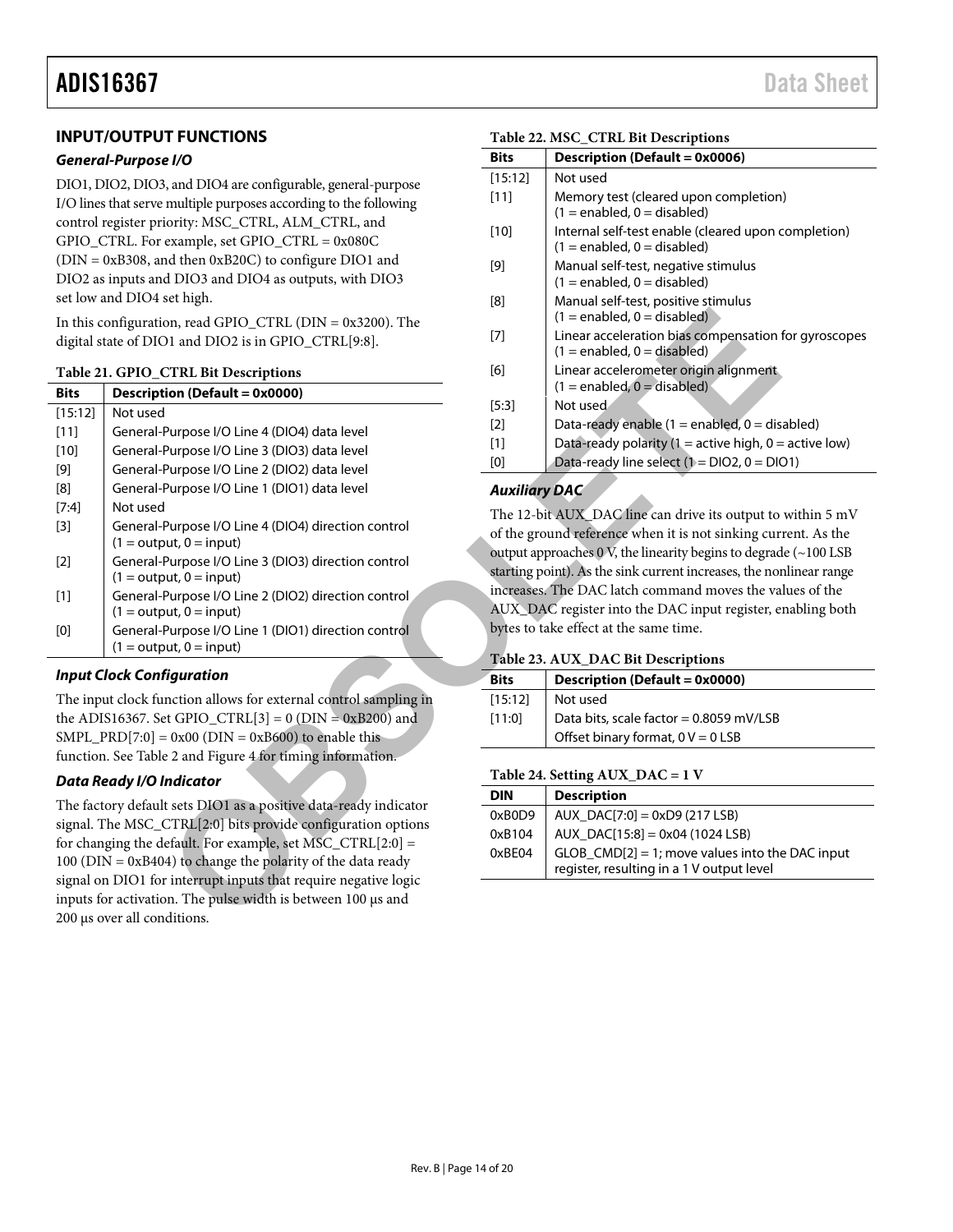### <span id="page-14-0"></span>**DIAGNOSTICS**

#### *Self-Test*

The self-test function allows the user to verify the mechanical integrity of each MEMS sensor. It applies an electrostatic force to each sensor element, which results in mechanical displacement that simulates a response to actual motion[. Table 1 l](#page-2-1)ists the expected response for each sensor, which provides pass/fail criteria.

Set MSC\_CTRL $[10] = 1$  (DIN = 0xB504) to run the internal self-test routine, which exercises all inertial sensors, measures each response, makes pass/fail decisions, and reports them to error flags in the DIAG\_STAT register. MSC\_CTRL[10] resets itself to 0 after completing the routine. The MSC\_CTRL[9:8] bits provide manual control over the self-test function for investigation of potential failures. Table 25 outlines an example test flow for using this option to verify the x-axis gyroscope function.

#### <span id="page-14-2"></span>**Table 25. Manual Self-Test Example Sequence**

|            | each response, makes pass/fail decisions, and reports them to<br>error flags in the DIAG_STAT register. MSC_CTRL[10] resets<br>itself to 0 after completing the routine. The MSC_CTRL[9:8] bits<br>provide manual control over the self-test function for                        |            | DIAG_STAT[1:0] bits do not require a read of<br>return to 0. If the power supply voltage goes l<br>these two flags are cleared automatically.<br>Table 26. DIAG_STAT Bit Descriptions |
|------------|----------------------------------------------------------------------------------------------------------------------------------------------------------------------------------------------------------------------------------------------------------------------------------|------------|---------------------------------------------------------------------------------------------------------------------------------------------------------------------------------------|
|            | investigation of potential failures. Table 25 outlines an example                                                                                                                                                                                                                | <b>Bit</b> | <b>Description (Default = 0x0000)</b>                                                                                                                                                 |
| function.  | test flow for using this option to verify the x-axis gyroscope                                                                                                                                                                                                                   | $[15]$     | Z-axis accelerometer self-test failure                                                                                                                                                |
|            |                                                                                                                                                                                                                                                                                  | $[14]$     | Y-axis accelerometer self-test failure                                                                                                                                                |
|            | Table 25. Manual Self-Test Example Sequence                                                                                                                                                                                                                                      | $[13]$     | X-axis accelerometer self-test failure                                                                                                                                                |
| <b>DIN</b> | <b>Description</b>                                                                                                                                                                                                                                                               | $[12]$     | Z-axis gyroscope self-test failure $(1 =$                                                                                                                                             |
| 0xB601     | $SMPL_PRD[7:0] = 0x01$ , sample rate = 819.2 SPS                                                                                                                                                                                                                                 | $[11]$     | Y-axis gyroscope self-test failure $(1 =$                                                                                                                                             |
| 0xB904     | SENS_AVG[15:8] = 0x04, gyro range = $\pm$ 1200°/sec                                                                                                                                                                                                                              | $[10]$     | X-axis gyroscope self-test failure (1 =                                                                                                                                               |
| 0xB802     | $SENS_AVG[7:0] = 0x02$ , four-tap averaging filter                                                                                                                                                                                                                               | $[9]$      | Alarm 2 status (1 = active, 0 = inactiv                                                                                                                                               |
|            | Delay = $50$ ms                                                                                                                                                                                                                                                                  | [8]        | Alarm 1 status (1 = active, 0 = inactiv                                                                                                                                               |
| 0x0400     | Read XGYRO_OUT                                                                                                                                                                                                                                                                   | $[7]$      | Not used                                                                                                                                                                              |
| 0xB502     | MSC_CTRL[9] = 1, gyroscope negative self-test                                                                                                                                                                                                                                    | [6]        | Flash test, checksum flag $(1 = \text{fail}, 0 = \text{fail})$                                                                                                                        |
|            | Delay = $50$ ms                                                                                                                                                                                                                                                                  | $[5]$      | Self-test diagnostic error flag (1 = fai                                                                                                                                              |
| 0x0400     | Read XGYRO_OUT                                                                                                                                                                                                                                                                   | $[4]$      | Sensor overrange $(1 = \text{fail}, 0 = \text{pass})$                                                                                                                                 |
|            | Determine whether the bias in the gyroscope                                                                                                                                                                                                                                      | $[3]$      | SPI communication failure (1 = fail, 0                                                                                                                                                |
|            | output change according to the self-test response                                                                                                                                                                                                                                | $[2]$      | Flash update failure (1 = fail, 0 = pass                                                                                                                                              |
|            | specified in Table 1                                                                                                                                                                                                                                                             | $[1]$      | Power supply $> 5.25$ V (1 = power su                                                                                                                                                 |
| 0xB501     | MSC_CTRL[9:8] = 01, gyroscope/accelerometer                                                                                                                                                                                                                                      |            | $0 = power supply \le 5.25 V$                                                                                                                                                         |
|            | positive self-test<br>Delay = $50$ ms                                                                                                                                                                                                                                            | [0]        | Power supply < $4.75$ V (1 = power su                                                                                                                                                 |
| 0x0400     | Read XGYRO OUT                                                                                                                                                                                                                                                                   |            | $0 = power supply \ge 4.75 V$                                                                                                                                                         |
|            | Determine whether the bias in the gyroscope                                                                                                                                                                                                                                      |            |                                                                                                                                                                                       |
|            | output changed according to the self-test                                                                                                                                                                                                                                        |            |                                                                                                                                                                                       |
|            | response specified in Table 1                                                                                                                                                                                                                                                    |            |                                                                                                                                                                                       |
| 0xB500     | $MSC_CTRL[15:8] = 0x00$                                                                                                                                                                                                                                                          |            |                                                                                                                                                                                       |
|            | Zero motion provides results that are more reliable. The settings<br>in Table 25 are flexible and allow for optimization around speed<br>and noise influence. For example, using fewer filtering taps decreases<br>delay times but increases the possibility of noise influence. |            |                                                                                                                                                                                       |

#### *Memory Test*

Setting MSC\_CTRL $[11] = 1$  (DIN = 0xB508) performs a checksum verification of the flash memory locations. The pass/fail result is loaded into DIAG\_STAT[6].

#### *Status*

The error flags provide indicator functions for common system level issues. All of the flags are cleared (set to 0) after each DIAG\_STAT register read cycle. If an error condition remains, the error flag returns to 1 during the next sample cycle. The DIAG\_STAT[1:0] bits do not require a read of this register to return to 0. If the power supply voltage goes back into range, these two flags are cleared automatically.

<span id="page-14-1"></span>

| Table 26. DIAG_STAT Bit Descriptions |  |  |  |  |  |
|--------------------------------------|--|--|--|--|--|
|--------------------------------------|--|--|--|--|--|

| Bit    | Description (Default = 0x0000)                                              |
|--------|-----------------------------------------------------------------------------|
| $[15]$ | Z-axis accelerometer self-test failure $(1 = \text{fail}, 0 = \text{pass})$ |
| $[14]$ | Y-axis accelerometer self-test failure (1 = fail, 0 = pass)                 |
| $[13]$ | X-axis accelerometer self-test failure $(1 = \text{fail}, 0 = \text{pass})$ |
| $[12]$ | Z-axis gyroscope self-test failure $(1 = \text{fail}, 0 = \text{pass})$     |
| [11]   | Y-axis gyroscope self-test failure $(1 = \text{fail}, 0 = \text{pass})$     |
| $[10]$ | X-axis gyroscope self-test failure $(1 = \text{fail}, 0 = \text{pass})$     |
| [9]    | Alarm 2 status (1 = active, 0 = inactive)                                   |
| [8]    | Alarm 1 status (1 = active, 0 = inactive)                                   |
| [7]    | Not used                                                                    |
| [6]    | Flash test, checksum flag $(1 = \text{fail}, 0 = \text{pass})$              |
| $[5]$  | Self-test diagnostic error flag $(1 = \text{fail}, 0 = \text{pass})$        |
| $[4]$  | Sensor overrange $(1 = \text{fail}, 0 = \text{pass})$                       |
| $[3]$  | SPI communication failure $(1 = \text{fail}, 0 = \text{pass})$              |
| $[2]$  | Flash update failure $(1 = \text{fail}, 0 = \text{pass})$                   |
| $[1]$  | Power supply $> 5.25$ V (1 = power supply $> 5.25$ V,                       |
|        | $0 = power supply \le 5.25 V$ )                                             |
| [0]    | Power supply $<$ 4.75 V (1 = power supply $<$ 4.75 V,                       |
|        | $0 =$ power supply $\geq 4.75$ V)                                           |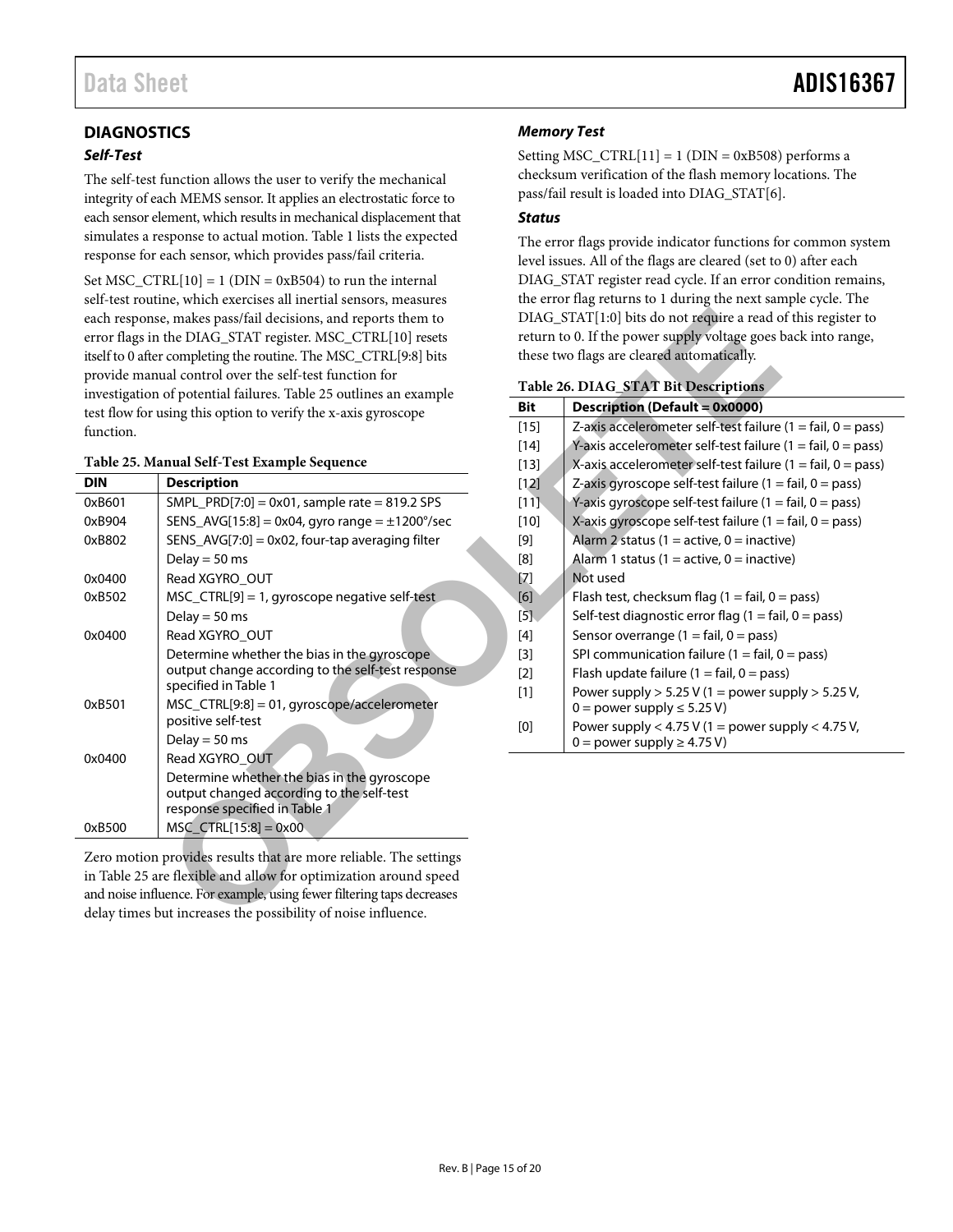#### *Alarm Registers*

The alarm function provides monitoring for two independent conditions. The ALM\_CTRL register provides control inputs for data source, data filtering (prior to comparison), static comparison, dynamic rate-of-change comparison, and output indicator configurations. The ALM\_MAGx registers establish the trigger threshold and polarity configurations. [Table 30](#page-15-5) gives an example of how to configure a static alarm. The ALM\_SMPLx registers provide the numbers of samples to use in the dynamic rate-of-change configuration. The period equals the number in the ALM\_SMPLx register multiplied by the sample period time, which is established by the SMPL\_PRD register. See Table 31 for an example of how to configure the sensor for this type of function.

<span id="page-15-1"></span>

| Table 27. ALM_MAG1, ALM_MAG2 Bit Descriptions |  |
|-----------------------------------------------|--|
|-----------------------------------------------|--|

| <b>Bits</b> | <b>Description (Default = 0x0000)</b>                              |
|-------------|--------------------------------------------------------------------|
| $[15]$      | Comparison polarity (1 = greater than, 0 = less than)              |
| [14]        | Not used                                                           |
| [13:0]      | Data bits that match the format of the trigger<br>source selection |

#### <span id="page-15-2"></span>**Table 28. ALM\_SMPL1, ALM\_SMPL2 Bit Descriptions**

| <b>Bits</b> | Description (Default = 0x0000)                        |
|-------------|-------------------------------------------------------|
| [15:8]      | Not used                                              |
| [7:0]       | Data bits: number of samples (both 0x00 and 0x01 = 1) |

#### <span id="page-15-3"></span>**Table 29. ALM\_CTRL Bit Descriptions**

| <b>Bits</b>       | Description (Default = 0x0000)                                                 |
|-------------------|--------------------------------------------------------------------------------|
| [15:12]           | Alarm 2 source selection                                                       |
|                   | $0000 =$ disable                                                               |
|                   | $0001$ = power supply output                                                   |
|                   | $0010 = x$ -axis gyroscope output                                              |
|                   | $0011 = y$ -axis gyroscope output                                              |
|                   | $0100 = z$ -axis gyroscope output                                              |
|                   | $0101 = x$ -axis accelerometer output                                          |
|                   | $0110 = y$ -axis accelerometer output                                          |
|                   | $0111 = z$ -axis accelerometer output                                          |
|                   | 1000 = x-axis gyroscope temperature output                                     |
|                   | $1001 = y$ -axis gyroscope temperature output                                  |
|                   | $1010$ = z-axis gyroscope temperature output                                   |
|                   | $1011 =$ auxiliary ADC input                                                   |
| [11:8]            | Alarm 1 source selection (same as Alarm 2)                                     |
| [7]               | Rate-of-change enable for Alarm 2 (1 = rate of change,<br>$0 =$ static level)  |
| [6]               | Rate-of-change enable for Alarm 1 (1 = rate of change,<br>$0 =$ static level)  |
| [5]               | Not used                                                                       |
| [4]               | Comparison data filter setting $(1 =$ filtered data,<br>$0 =$ unfiltered data) |
| $\lceil 3 \rceil$ | Not used                                                                       |
| [2]               | Alarm output enable $(1 =$ enabled, $0 =$ disabled)                            |
| [1]               | Alarm output polarity (1 = active high, $0 =$ active low)                      |
| [0]               | Alarm output line select $(1 = DIO2, 0 = DIO1)$                                |

<span id="page-15-6"></span><span id="page-15-5"></span>

|                                                     | Table 30. Alarm Configuration Example 1                    |                                                                |  |  |
|-----------------------------------------------------|------------------------------------------------------------|----------------------------------------------------------------|--|--|
| n provides monitoring for two independent           | <b>DIN</b>                                                 | <b>Description</b>                                             |  |  |
| LM_CTRL register provides control inputs            | 0xAF55,                                                    | $ALM_CTRL = 0x5517$                                            |  |  |
| ta filtering (prior to comparison), static          | 0xAE17                                                     | Alarm 1 input = XACCL_OUT                                      |  |  |
| mic rate-of-change comparison, and output           |                                                            | Alarm 2 input = XACCL_OUT                                      |  |  |
| ations. The ALM_MAGx registers establish            |                                                            | Static level comparison, filtered data                         |  |  |
| old and polarity configurations. Table 30 gives     |                                                            | DIO2 output indicator, positive polarity                       |  |  |
| to configure a static alarm. The ALM_SMPLx          | 0xA700,                                                    | $ALM$ MAG1 = 0x8096                                            |  |  |
| he numbers of samples to use in the dynamic         | 0xA696                                                     | Alarm 1 is true if XACCL_OUT > +0.5 g                          |  |  |
| ifiguration. The period equals the number in        | 0xA937,                                                    | ALM $MAG2 = 0x376A$                                            |  |  |
| register multiplied by the sample period time,      | 0xA86A                                                     | Alarm 2 is true if XACCL_OUT < -0.5 g                          |  |  |
| d by the SMPL_PRD register. See Table 31 for        |                                                            |                                                                |  |  |
| to configure the sensor for this type of function.  |                                                            | Table 31. Alarm Configuration Example 2                        |  |  |
| IAG1, ALM_MAG2 Bit Descriptions                     | <b>DIN</b>                                                 | <b>Description</b>                                             |  |  |
| tion (Default = 0x0000)                             | 0xAF76,                                                    | $ALM_CTRL = 0x76C7$                                            |  |  |
|                                                     | 0xAEC7                                                     | Alarm 1 input = YACCL_OUT                                      |  |  |
| ison polarity $(1 =$ greater than, $0 =$ less than) |                                                            | Alarm 2 input = ZACCL_OUT                                      |  |  |
| d                                                   |                                                            | Rate-of-change comparison, unfiltered data                     |  |  |
| s that match the format of the trigger<br>election  |                                                            | DIO2 output indicator, positive polarity                       |  |  |
|                                                     | 0xB601                                                     | $SMPL\_PRD = 0x0001$                                           |  |  |
| <b>MPL1, ALM_SMPL2 Bit Descriptions</b>             |                                                            | Sample rate $= 819.2$ SPS                                      |  |  |
| tion (Default = 0x0000)                             | 0xAA08                                                     | $ALM$ _SMPL1 = 0x0008                                          |  |  |
| P.                                                  |                                                            | Alarm 1 rate-of-change period = 9.77 ms                        |  |  |
| s: number of samples (both $0x00$ and $0x01 = 1$ )  | 0xAC50                                                     | $ALM$ _SMPL2 = 0x0050                                          |  |  |
|                                                     |                                                            | Alarm 2 rate-of-change period = $97.7$ ms                      |  |  |
| <b>TRL Bit Descriptions</b>                         | 0xA700,                                                    | ALM_MAG1 = $0x8096$                                            |  |  |
| $\text{tion}$ (Default = 0x0000)                    | 0xA696                                                     | Alarm 1 is true if YACCL_OUT increases by more than            |  |  |
| source selection                                    |                                                            | 0.5 $g$ in 9.77 ms.                                            |  |  |
| disable                                             | 0xA937,                                                    | ALM $MAG2 = 0x376A$                                            |  |  |
| power supply output                                 | 0xA86A                                                     | Alarm 2 is true if ZACCL_OUT decreases by more                 |  |  |
| c-axis gyroscope output                             |                                                            | than 0.5 $q$ in 97.7 ms.                                       |  |  |
| -axis gyroscope output                              |                                                            |                                                                |  |  |
| z-axis gyroscope output                             |                                                            | <b>PRODUCT IDENTIFICATION</b>                                  |  |  |
| e-axis accelerometer output                         |                                                            | Table 32 provides a summary of the registers that identify     |  |  |
| -axis accelerometer output                          | the product: PROD_ID, which identifies the product type;   |                                                                |  |  |
| z-axis accelerometer output                         | LOT_ID1 and LOT_ID2, the 32-bit lot identification code;   |                                                                |  |  |
| <-axis gyroscope temperature output                 | and SERIAL_NUM, which displays the 12-bit serial number.   |                                                                |  |  |
| -axis gyroscope temperature output                  | All four registers are two bytes in length. When using the |                                                                |  |  |
| z-axis gyroscope temperature output                 | SERIAL NUM value to calculate the serial number, mask      |                                                                |  |  |
| auxiliary ADC input                                 |                                                            | off the upper four bits and convert the remaining 12 bits to a |  |  |
| source selection (same as Alarm 2)                  | decimal number.                                            |                                                                |  |  |
| change enable for Alarm 2 (1 $\pm$ rate of change:  |                                                            |                                                                |  |  |

#### <span id="page-15-0"></span>**PRODUCT IDENTIFICATION**

<span id="page-15-4"></span>

|  | Table 32. Identification Registers |  |
|--|------------------------------------|--|
|--|------------------------------------|--|

| Tuble 52, rueminication receivers |                |                                                                      |  |  |  |  |  |
|-----------------------------------|----------------|----------------------------------------------------------------------|--|--|--|--|--|
| <b>Register Name</b>              | <b>Address</b> | <b>Description</b>                                                   |  |  |  |  |  |
| LOT ID1                           | 0x52           | Lot Identification Code 1                                            |  |  |  |  |  |
| LOT ID <sub>2</sub>               | 0x54           | Lot Identification Code 2                                            |  |  |  |  |  |
| PROD ID                           | 0x56           | Product identification = $0x3FEF$<br>(hexadecimal number for 16,367) |  |  |  |  |  |
| SERIAL NUM                        | 0x58           | Serial number                                                        |  |  |  |  |  |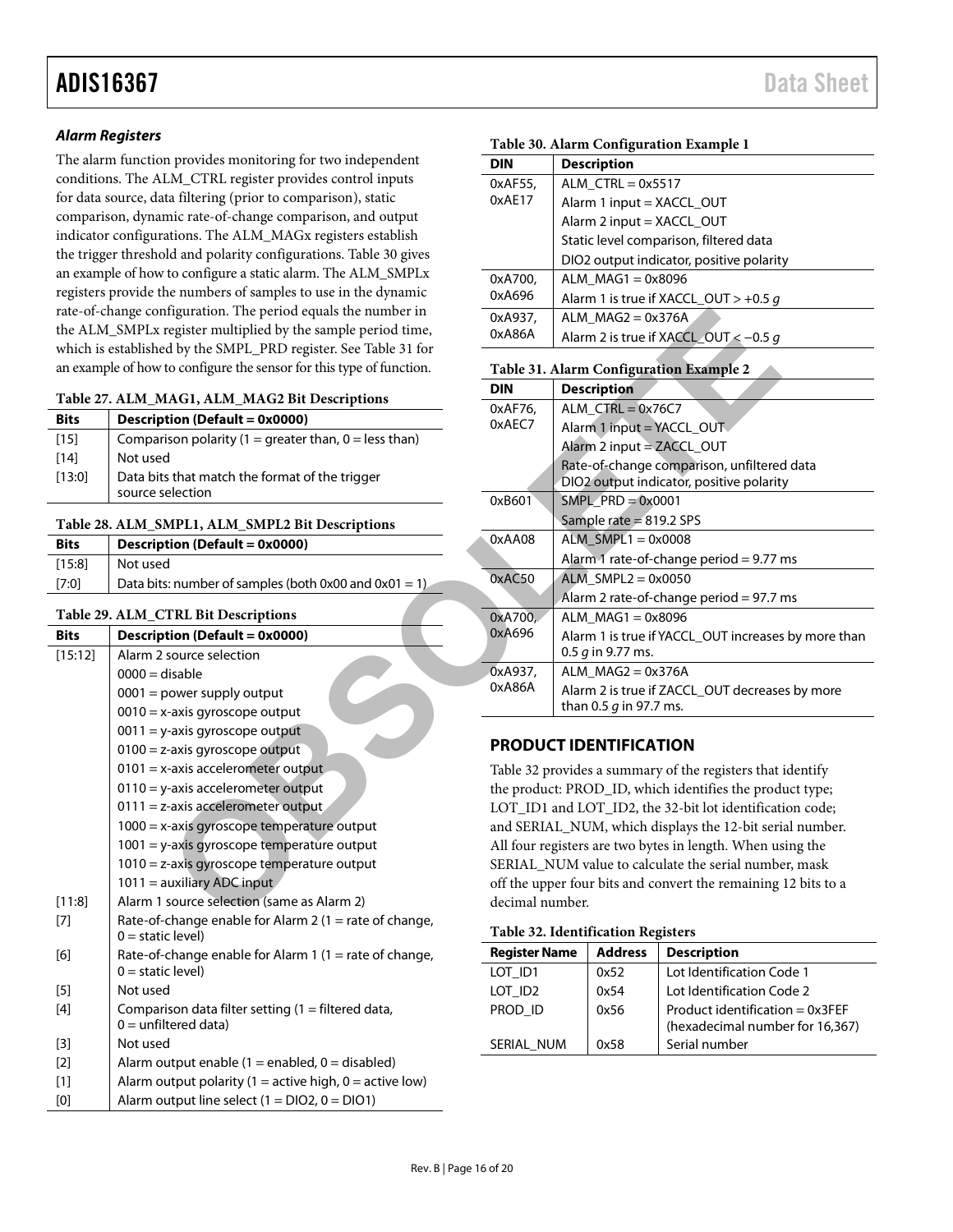### <span id="page-16-1"></span><span id="page-16-0"></span>APPLICATIONS INFORMATION **INSTALLATION/HANDLING**

For ADIS16367 installation, use the following two-step process:

- 1. Secure the baseplate using machine screws.
- 2. Press the connector into its mate.

For removal,

- 1. Gently pry the connector from its mate using a small slot screwdriver.
- 2. Remove the screws and lift the part up.

Never attempt to unplug the connector by pulling on the plastic case or baseplate. Although the flexible connector is very reliable in normal operation, it can break when subjected to unreasonable handling. When broken, the flexible connector cannot be repaired. The AN-1041 Application Note, *iSensor® IMU Quick Start Guide and Bias Optimization Tips*, provides more information about developing an appropriate mechanical interface design.

### <span id="page-16-2"></span>**GYROSCOPE BIAS OPTIMIZATION**

The factory calibration addresses initial bias errors along with temperature-dependent bias behaviors. Installation and certain environmental conditions can introduce modest bias errors. The precision autonull command (GLOB\_CMD[4]) provides a simple predeployment method for correcting these errors to an accuracy of approximately 0.013°/sec, using an average of 30 sec. Averaging the sensor output data for 100 sec can provide incremental performance gains, as well. Controlling device rotation, power supply, and temperature during these averaging times helps to ensure optimal accuracy during this process. Refer to the AN-1041 Application Note for more information about optimizing performance. For excess and lift the part up.<br>
the screws and lift the part up.<br>
the screws and lift the part up.<br>
to unplag the connector by pulling on the plastic<br>
to travelling the connector is very relation<br>
the same surface. Figur

#### <span id="page-16-3"></span>**INPUT ADC CHANNEL**

The AUX\_ADC register provides access to the auxiliary ADC input channel. The ADC is a 12-bit successive approximation converter that has an input circuit equivalent to the one shown in [Figure 16.](#page-16-5) The maximum input is 3.3 V. The ESD protection diodes can handle 10 mA without causing irreversible damage. The on resistance (R1) of the switch has a typical value of 100  $\Omega$ . The sampling capacitor, C2, has a typical value of 16 pF.



<span id="page-16-5"></span>*Figure 16. Equivalent Analog Input Circuit (Conversion Phase: Switch Open, Track Phase: Switch Closed)*

#### <span id="page-16-4"></span>**INTERFACE PRINTED CIRCUIT BOARD (PCB)**

The ADIS16367/PCBZ includes one ADIS16367BLMZ and one interface PCB. The interface PCB simplifies the process of integrating the ADIS16367BMLZ into an existing processor system.

J1 and J2 are dual-row, 2 mm (pitch) connectors that work with a number of ribbon cable systems, including 3M Part Number 152212-0100-GB (ribbon crimp connector) and 3M Part Number 3625/12 (ribbon cable). Figure 17 provides a hole pattern design for installing the ADIS16367BMLZ and the interface PCB onto the same surface. Figure 18 provides the pin assignments for each connector. The pin descriptions match those listed in [Table 5.](#page-6-2) The ADIS16367 does not require external capacitors for normal operation; therefore, the interface PCB does not use the C1/C2 pads (not shown in Figure 17).





<span id="page-16-6"></span>

<span id="page-16-7"></span>*Figure 18. J1/J2 Pin Assignments*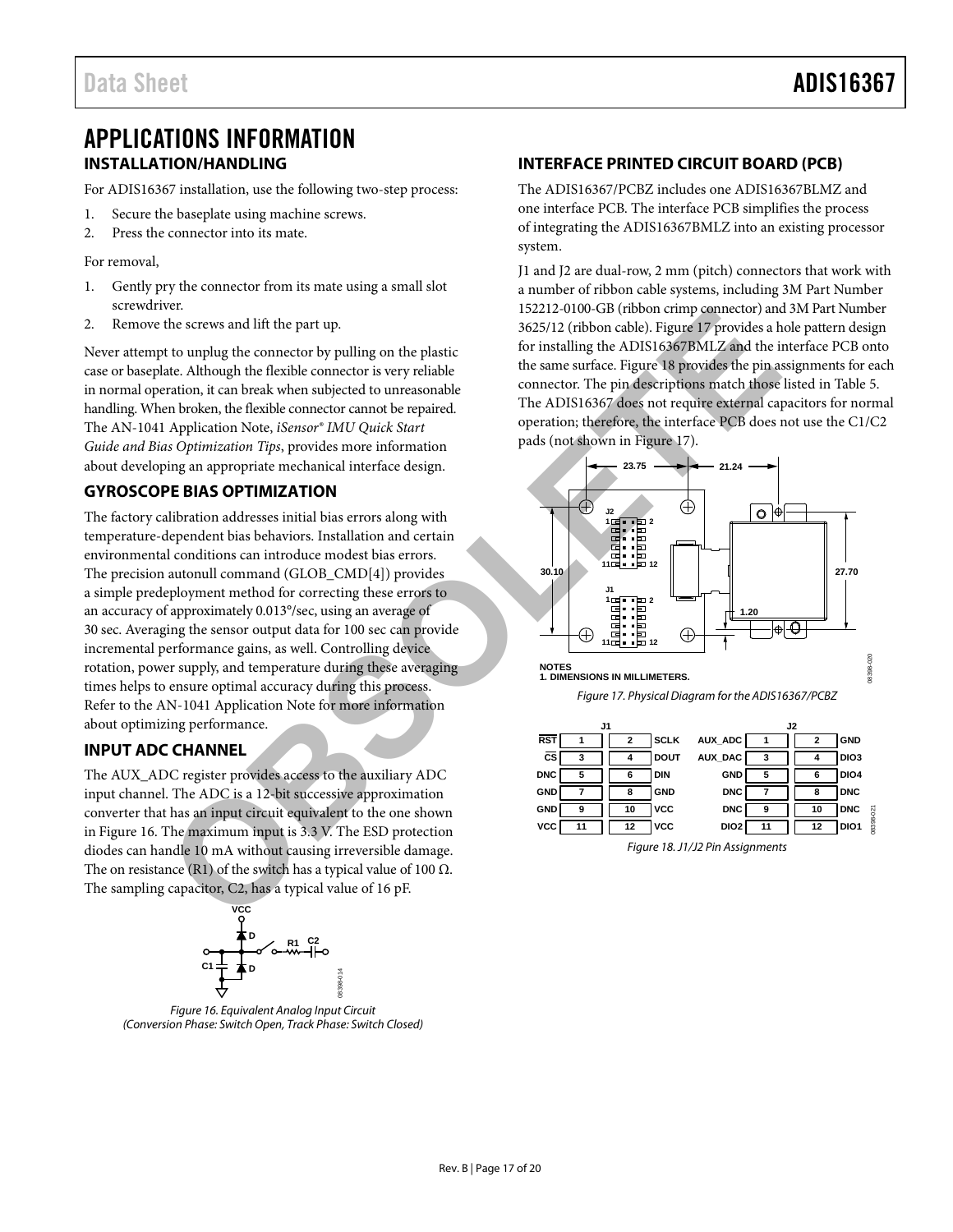### <span id="page-17-0"></span>OUTLINE DIMENSIONS



#### <span id="page-17-1"></span>**ORDERING GUIDE**

| Model <sup>1</sup> | Temperature Range                   | <b>Package Description</b>              | <b>Package Option</b> |
|--------------------|-------------------------------------|-----------------------------------------|-----------------------|
| ADIS16367BMLZ      | $-40^{\circ}$ C to $+105^{\circ}$ C | 24-Lead Module with Connector Interface | ML-24-2               |
| ADIS16367/PCBZ     |                                     | Interface Board                         |                       |

 $1 Z =$  RoHS Compliant Part.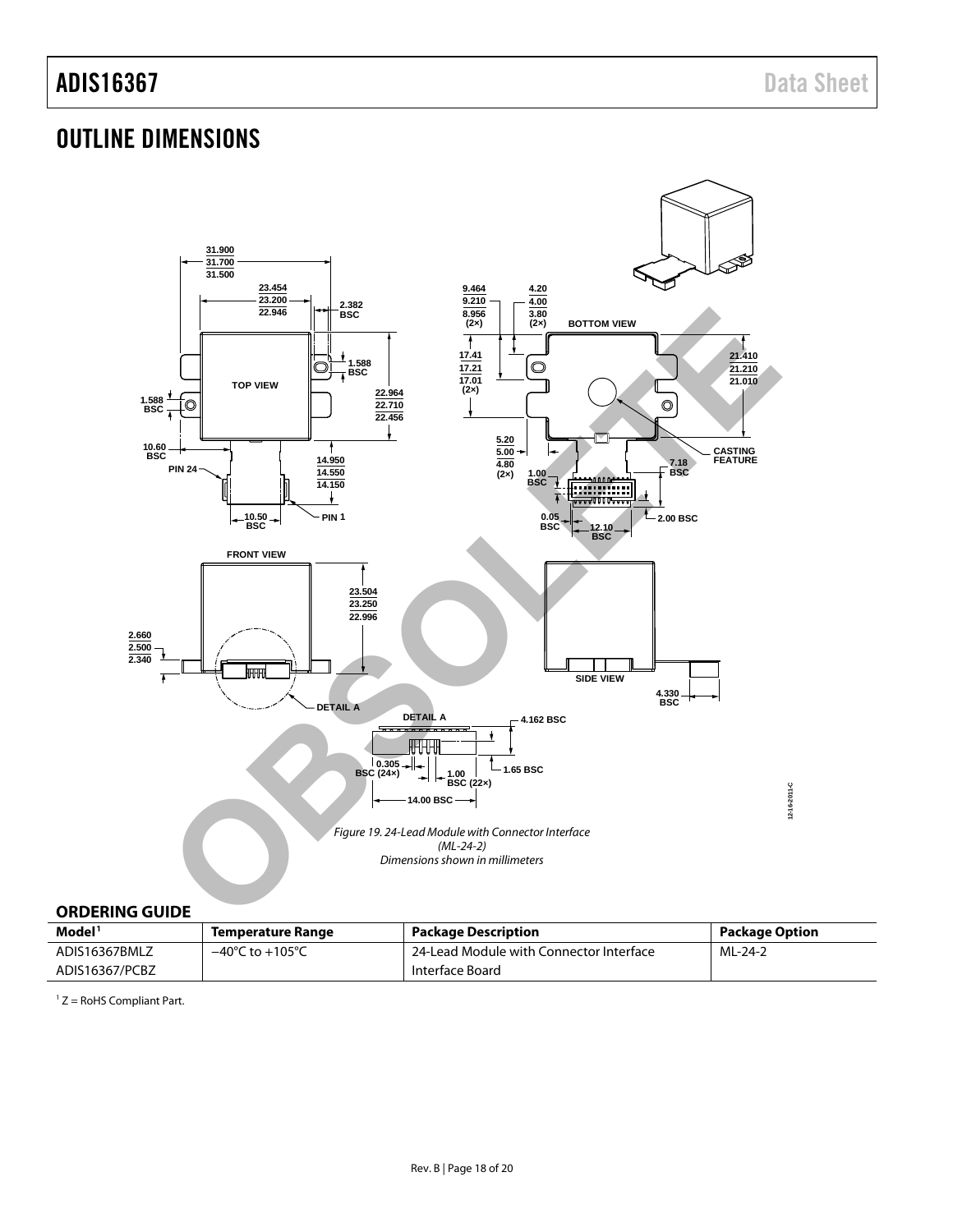### **NOTES**

**OBSOLETE**